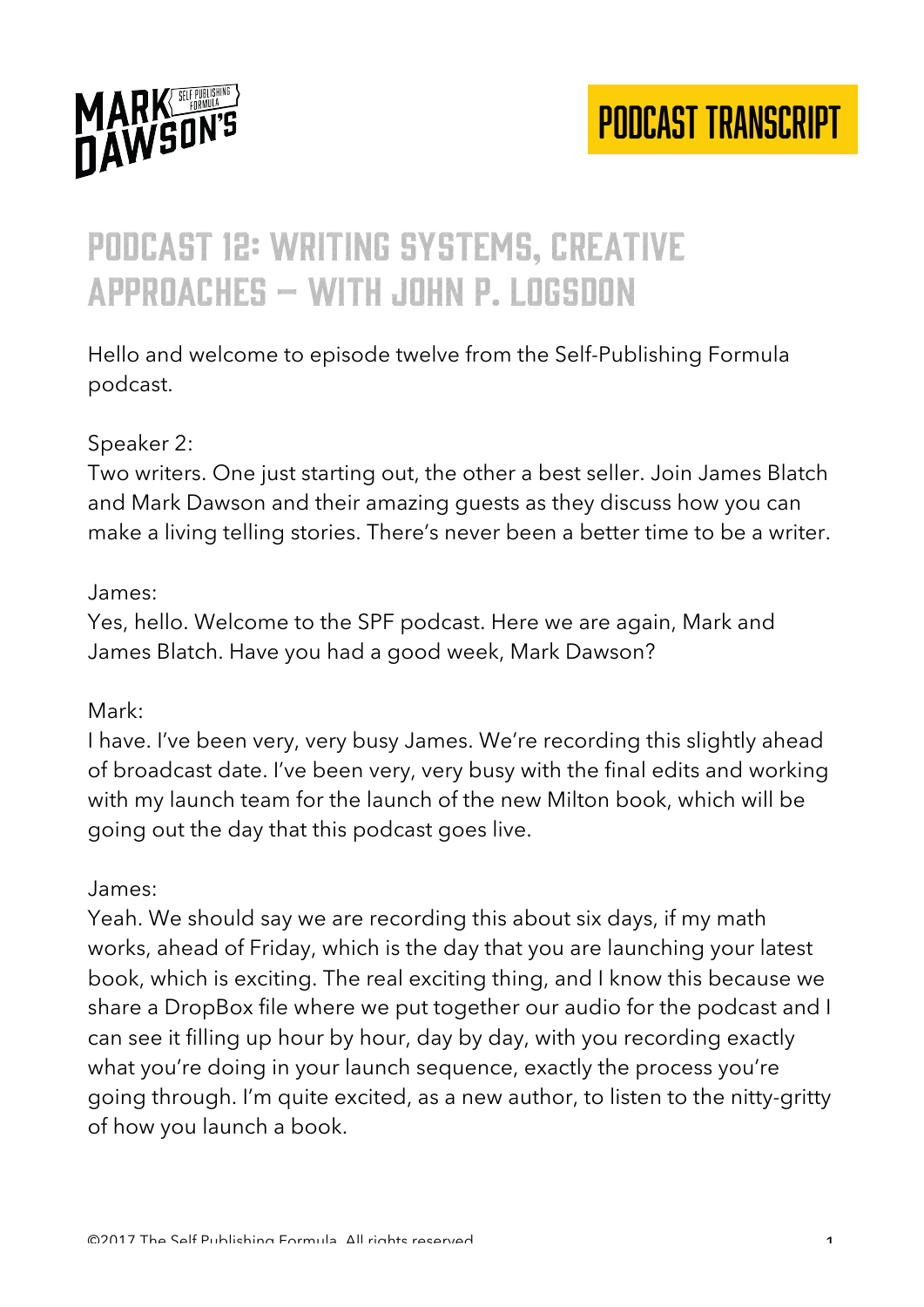



#### Mark:

Yeah, it's been good fun. Every step along the way I've kind of opened the file up and recorded a few thoughts, which it's been useful for me as well just to kind of put that down and think about it a bit. Yeah, it's going very well and I'm reasonably confident that it will be a good launch. I'm not going to kind of hang my colors to the mast and say where I think it will end up. I'm hoping for kind of within the top hundred and fifty on the Amazon.com store. Yeah, we'll see. It's been good fun. I think the episode will be very interesting for people who want to know how I launch books.

#### James:

Yeah. What number John Milton book is this?

#### Mark:

This is the ninth novel, so the eleventh book in total.

#### James:

Okay. You had to think about that, didn't you? You've written so many of them. For those of us who read Milton, can you give us a quick top nine? Is there something exciting that happens? You're not killing him off or anything like that? That would be a spoiler.

#### Mark:

I have to tell you I'm not going to be dropping any spoilers, but it's fun. It's called "The Jungle" so people can probably guess where … Certainly Europeans will know where that's most likely set. He travels around France and Italy. He goes to Libya so there's a lot set in Tripoli which was quite fun to write about. There's a really good fight scene it that you'll remember James from when we were working at the BBFC … If I said a famous David Cronenberg film with Viggo Mortensen …?

James: Yes, I'm aware.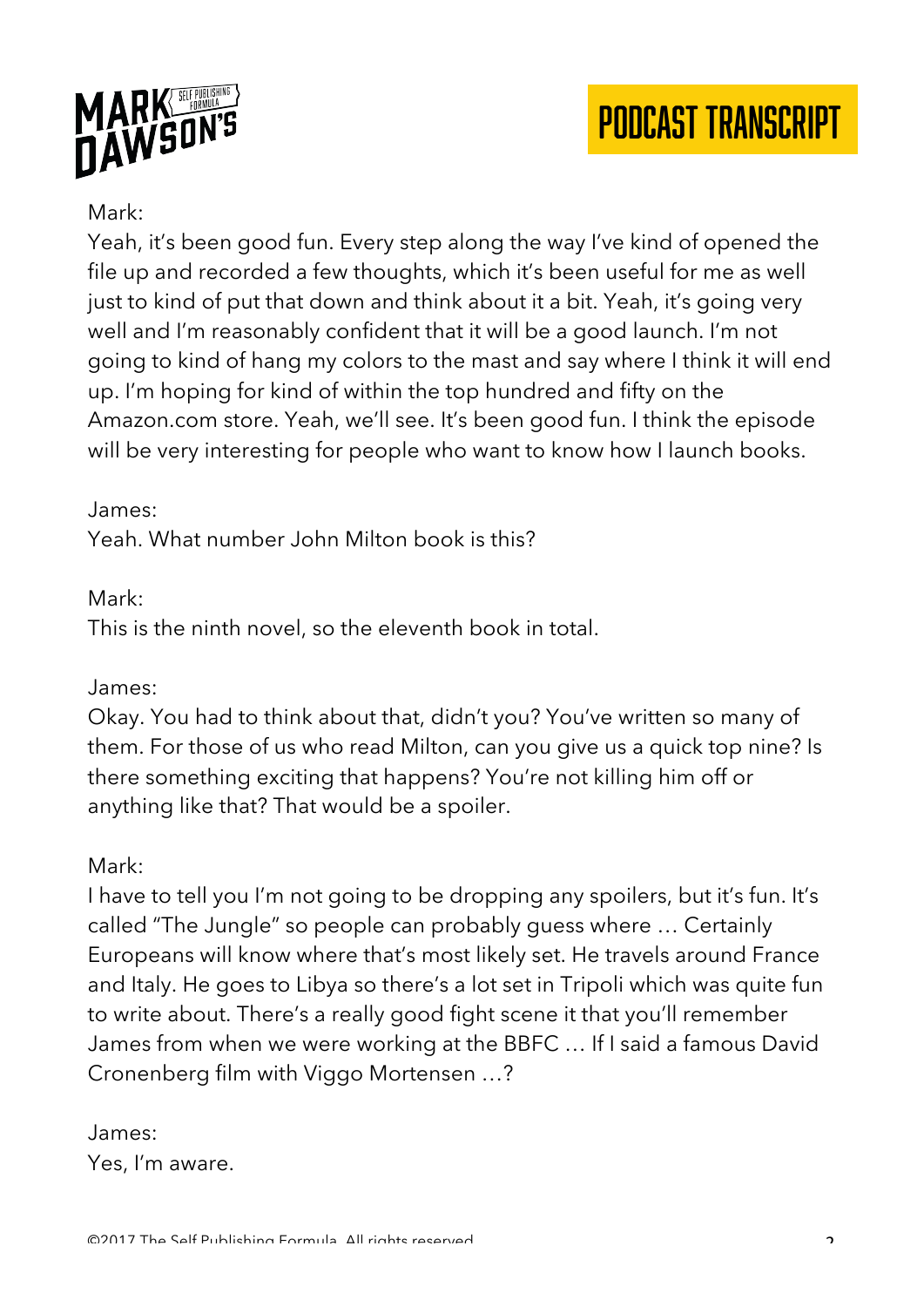

### Mark:

"Eastern Promises", a fight scene in a Turkish bath where Viggo is completely naked and takes out two folks who have knives. Really, really good film and a great scene so that was the inspiration for one of the scenes in the Milton book.

### James:

Naked fighting. A lot of women in love. I think there's a lot of your … What's normally locked inside your head coming out here. You should be careful how much comes out.

Mark:

Yes.

#### James:

Okay, well you're launching a book and it's such a key part of marketing. It's its own art form I think in the way that you launch a book. That's an episode definitely to look forward to in the future. Last week we did a sort master class episode on mailing lists. We've got another one coming up in a couple of weeks. What we're doing now is going to talk … Actually, we're going to be a little bit, unashamedly, a little bit about SPF now because today's guest is somebody who Mark and I got to know through Mark's course on Facebook Advertising for Authors. He's turned out to be somebody who very quickly has become a help guru within the selfpublishing community, SPF in particular but wider than that as well. He's somebody who understands how systems work and makes them work and he's very interesting about the way he applies this. We wanted to talk to him because A, to find out how he got stuff working and B, how he approaches writing … It turned out he's very interesting on the way that he actually writes as well.

I keep saying "he". I should say it's John Logsdon is the name of the guest who's coming up in just a moment. I just wanted to mention a moment the community, the SPF community, but also the wider self-publishing community. We've mentioned this before, but it's such a joyous thing to be in contact with other people going through the same things as you, having the same anxieties, but also finding the same solutions. I know you did your Facebook Q&A on Friday and I see that went really well, didn't it.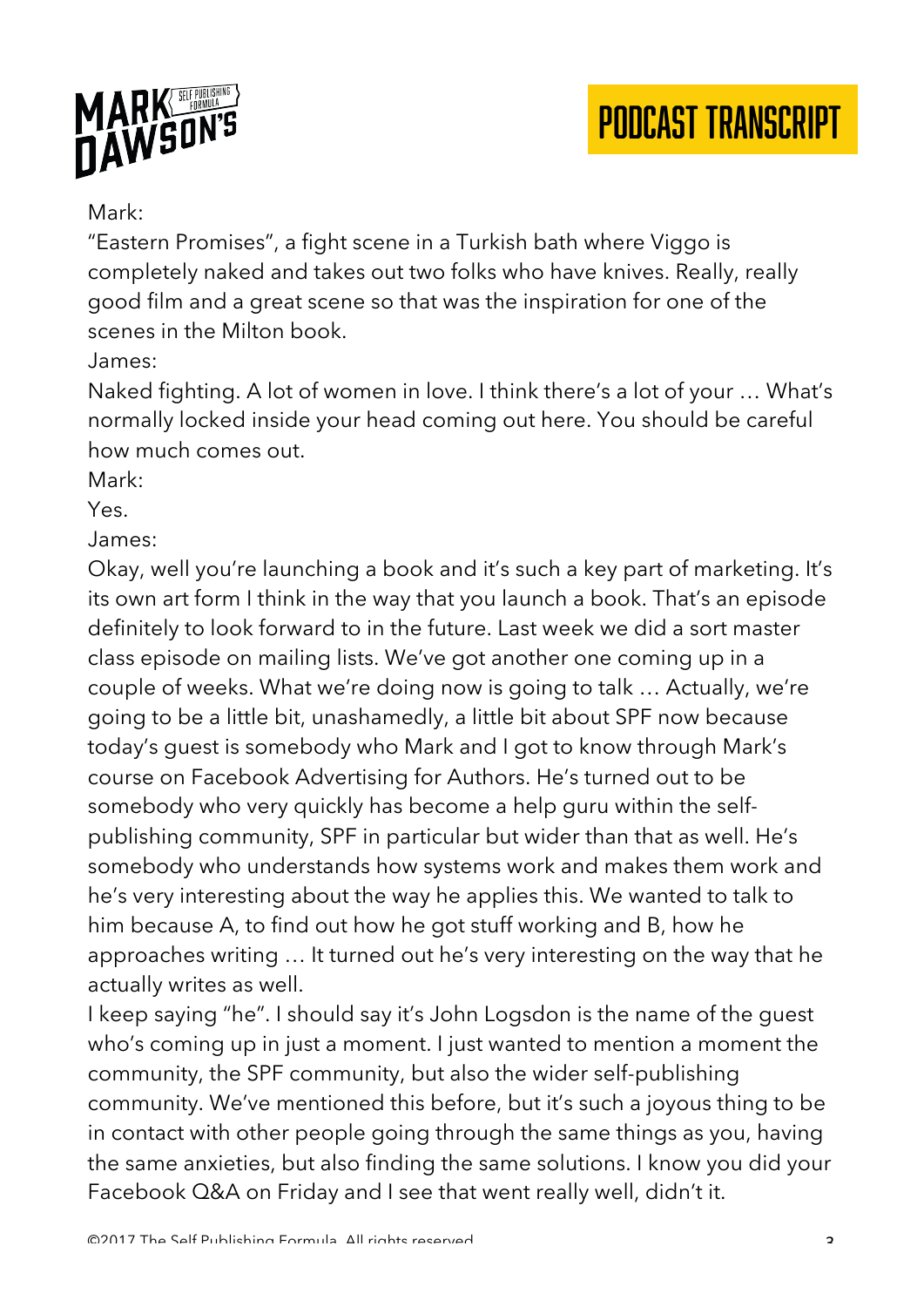



#### Mark:

It did, yes. In a bit of context I did some Q&As on Periscope last year, which is Twitter's live video streaming service. That was great fun. The people who, some regulars came along last night watched as I drink gin and tonic and answered questions about self-publishing. Facebook's rolled out its live video more widely now so we decided, given that our presence is biggest on Facebook, that we'd do it on Facebook this year. I was on between 10 PM UK and ten past eleven and had loads and loads of people either along for the whole hour and a bit or popping in and popping out. People left … I think over a hundred of questions were left. We got through a good number of those. It was really, really fun. I love doing that kind of stuff. There were some really interesting questions that had me thinking as well.

We're going to be doing that again … We'll probably do it all the way through May and into June I think. Friday nights if people are around and they want to ask me a question about anything to do with self-publishing really … Marketing especially, but I'll answer other bits and bobs as well. The place to find us is on the Self-Publishing Formula Facebook page. Not the two groups that we've got, the actual public page, which I think you can find at Facebook.com/selfpublishingformula I think. If you're a fan of that page you will be notified when I go live, but it'll be around about 10 PM UK time which I think is 5PM eastern. James will correct me if I'm wrong on that one.

James:

Yeah, that's correct.

Mark:

I'm pretty sure.

James:

I know you get confused with time. Yeah, you had loads of people watching and loads of questions and that's a good thing. It is because we know that we need to assimilate knowledge to get things right in this field, but I really love the way that people help each other and you, Mark, in particular, I think you put a lot of stuff out there. We should say that we've created a YouTube channel as well over the last few months, which is a part of us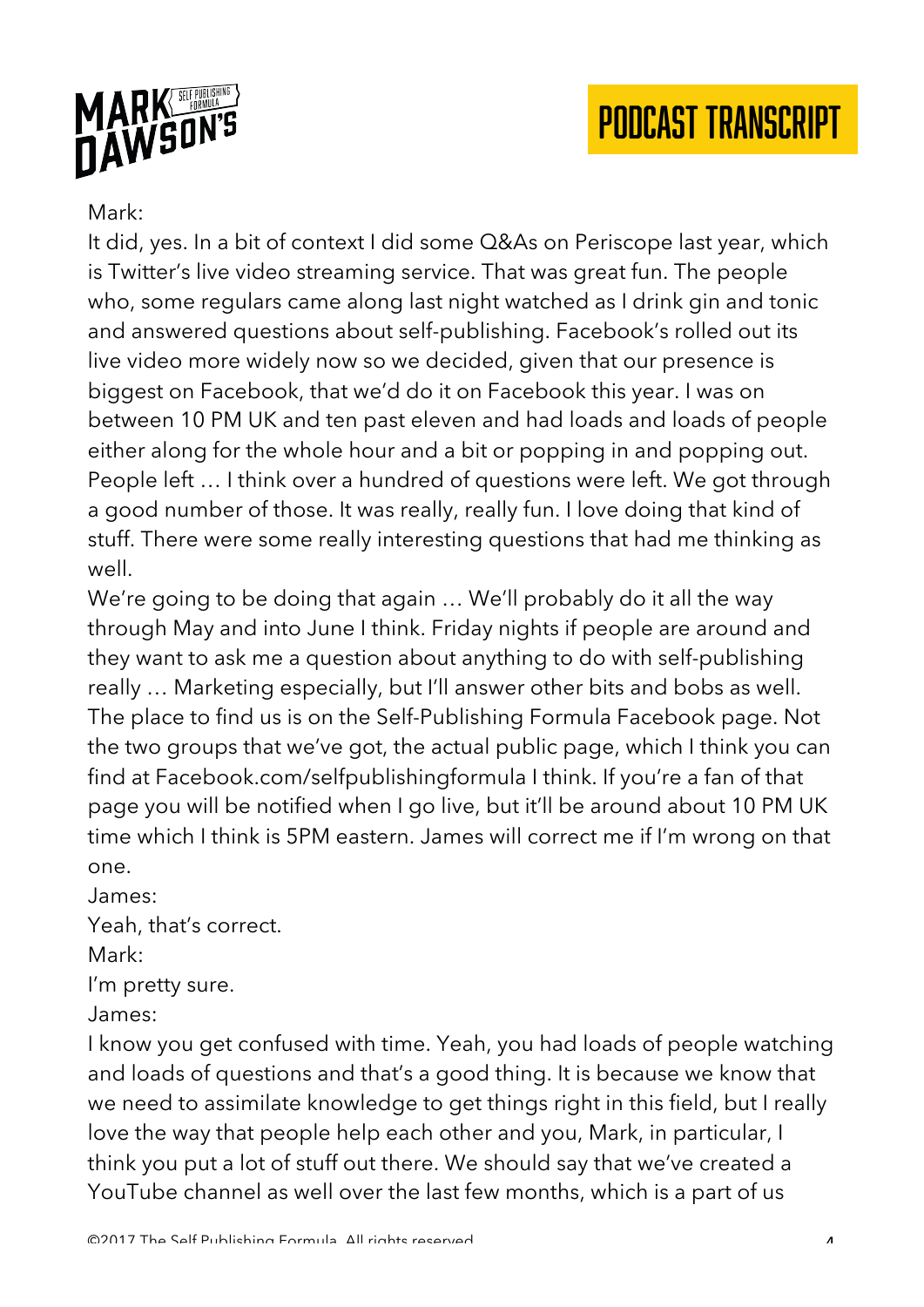

getting to grips with YouTube advertising. We're starting to upload some quite useful material to the YouTube channel. If you just search The Self-Publishing Formula, you will probably find it on YouTube. Again, there's a couple of help videos there now and there's going to be more in the future. Let's move on to John Logsdon and let me trail ahead a little bit because in a couple of weeks we're going to be speaking to Adam Croft, who's another student of the Self-Publishing Formula. This has been a huge year for Adam. He's a student who came on board with SPF in autumn of last year and has had just incredible success since that point. In fact, this week he has been posting on social media that he has been in the top twenty overall rankings on paperback for Amazon, Amazon using I think they're own imprint. Yes, I've got a copy of his book here so I should look, but I'm sure it's the Amazon imprints that's published his book.

Mark: Yeah.

James:

Yeah, the overall top twenty. I think he's close to the top ten now. I think he's a couple behind the latest Harry Potter book and that's absolutely fantastic, isn't it?

Mark:

Yeah, he's done fantastically well. He basically leveraged a deal with … I think it's at Thomas & Mercer, which is the imprint that I'm on with Amazon just because he got so much amazing visibility from the Facebook campaigns he was running to push one of his books right to the top of the charts. Amazon noticed, reached out to him, and the rest is history. This is a good demonstration of what happens when you have Amazon's marketing muscle, Facebook's marketing muscle, everything pointed in the same direction. The results can be really impressive. James:

Yeah, so we're going to hear from Adam in a couple of weeks. Let's move on to tonight's interview. John P. Logsdon. He writes science fiction. They're all humorous. He has fantasy series as well. He's a super interesting guy to talk to and I think you're going to enjoy the interview.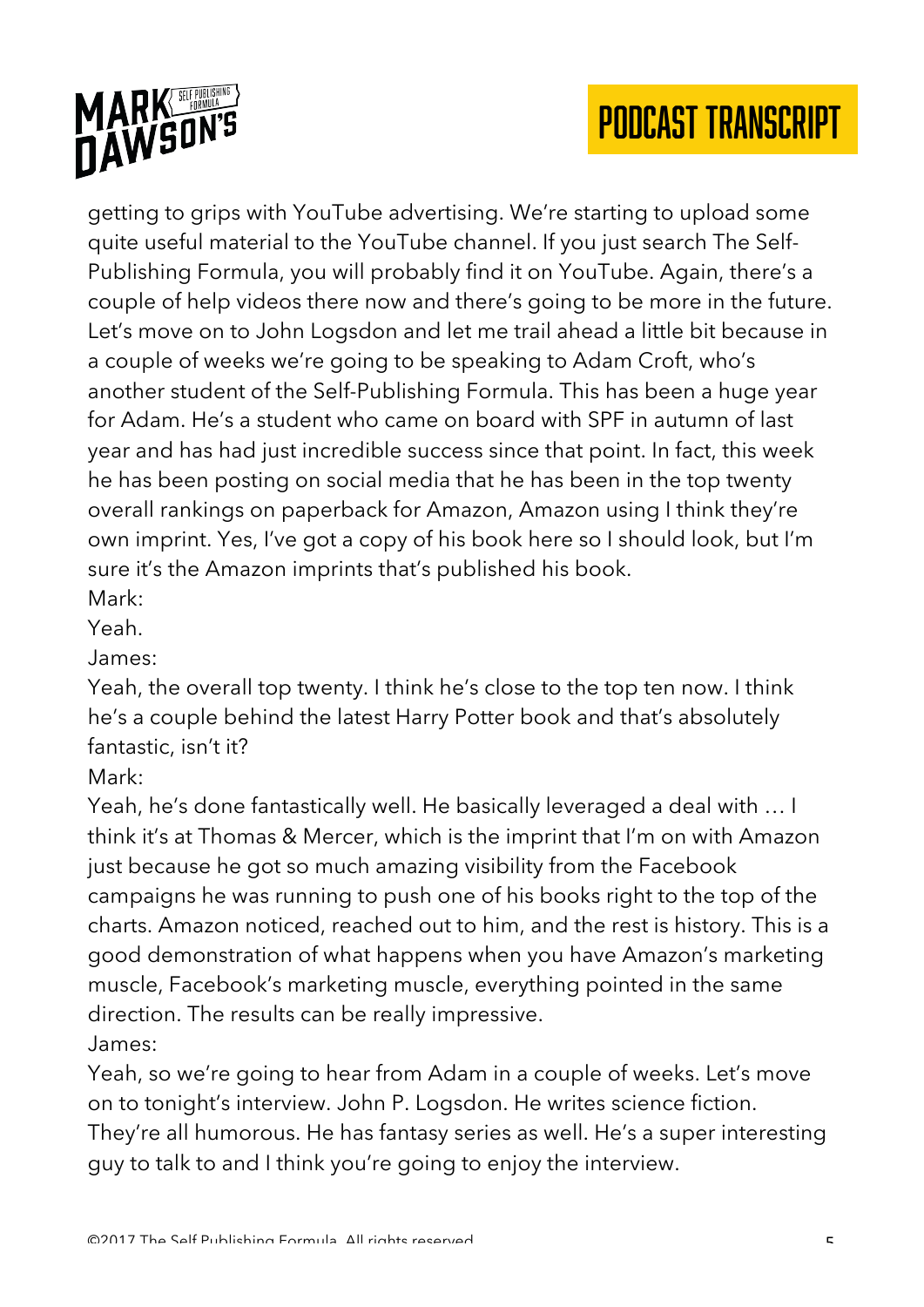

Okay, so we are joined by John Logsdon. John, you're over there on the east coast of the United States?

PODCAST TRANSCRIPT

John:

That's correct. I'm in the Raleigh, North Carolina area. It's about six hours, I should say, south of Washington, DC.

James:

Okay, six hours south of DC on the east coast in North Carolina. Your book world takes us beyond the lake and sea straightaway. In fact, I must confess … Full confession at the beginning. I haven't read any of your books yet, John, but you are on my list because Douglas Adams was an idol of mine, my favorite writer of all time, and I can see lots of Adams' influence in your book, particularly the "Platoon F", which I am itching to get my teeth into. If you scan your mailing list, you will find a recent addition which is my name. I'm going to get into your books in the next few weeks, but what we want to talk to you about and one of the main reasons we've got you on here is because … Again, full confession, the reason that we know each other and you've come into our sphere is because you actually bought into Mark's course that was launched last year. You were somebody who we noticed adopted things very quickly, got to grips with things quickly, and not just in our area on our course, but in other areas of self-publishing as well. You're a bit of a Mr. Help guy. Everyone sort of comes to you to get things sorted and you're very helpful at doing that.

Your own journey as a writer is an interesting one and I think you're at a stage where … Probably a bit ahead of quite a lot of people and then a little bit further back from people like Mark and so on, but an interesting phase. You've got almost one foot into kind of full-time writing. You're not too far away. We're going to talk to you on the podcast about how you got there, about your approach to writing in particular because you're quite prolific, and little bits and pieces about how you approach the marketing side of things if that's okay.

John:

Sounds great.

James:

Great, okay. Shall we start with your background? I know you've worked in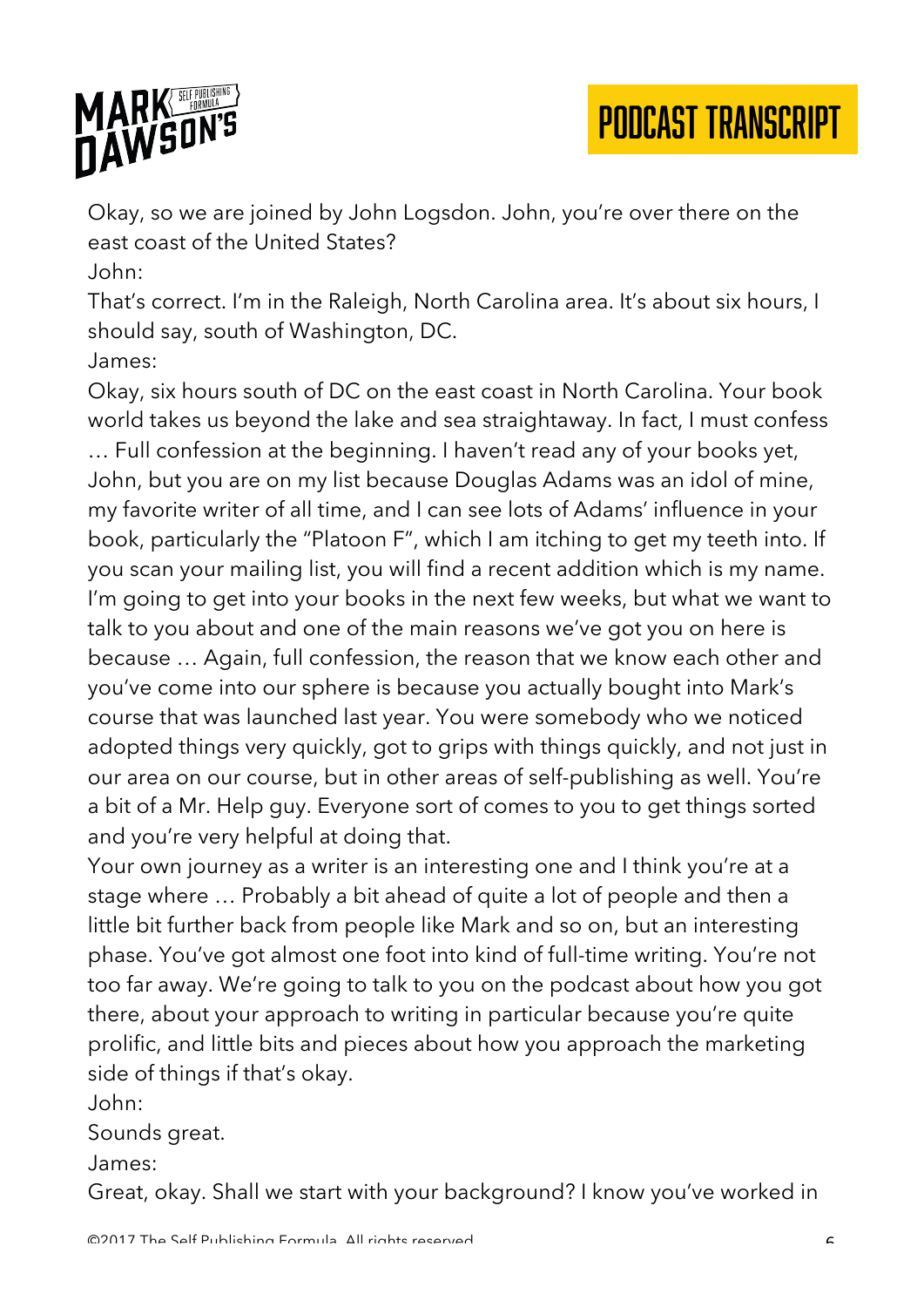

IT and video games. You've got quite a history in video games. We haven't got time to go into all the details of that. John:

That's where my background comes for writing is really television, movie and games. It's not necessarily reading other authors. A lot of people think that what I write comes from Terry Pratchett and such. Actually the truth behind that one is I released "Ononokin", the first book called "A Quest of Undoing" and the second book, "The Full Moon Event" and I also released "Starliner" before I'd ever heard of Terry Pratchett.

A friend of mine in Scotland actually had been reading "A Quest of Undoing" and he said that the wizard reminded him of "Rincewind" and he said I should check out Terry Pratchett. I said, "I don't know what "Rincewind" is but okay." I picked up the book "Thud" and then of course I'm hooked. At that point I read everything by Terry Pratchett. My books actually aren't influenced by Terry Pratchett. They are somewhat by Douglas Adams. I won't say that they're heavily influenced. Honestly my real influences come from things like Monty Python, Benny Hill, Naked Gun, Airplane, movies like that. Just the crazy over-the-top stuff from television and movies. That's really where it comes from. Of course now there's getting a little bit more when it comes to other authors, but primarily it's TV and movies.

James:

Comedy bigger than science fiction in your motivation, I think you quoted "Austin Powers" as well and "Red Dwarf" and "Futurama". These are all very comedic.

John:

Completely what has influenced all of my writing. Actually it's also what influenced my ability to write fast, which we'll talk about I guess in a little bit, but yeah. It all comes from that.

James:

Let's get on to that because I think that's one of the areas that people like to talk to you about and we certainly do as well. You can be a prolific writer. I think you consider five thousand words a day as kind of the lower end of what you want to do. How do you do that, John? You're still working, right?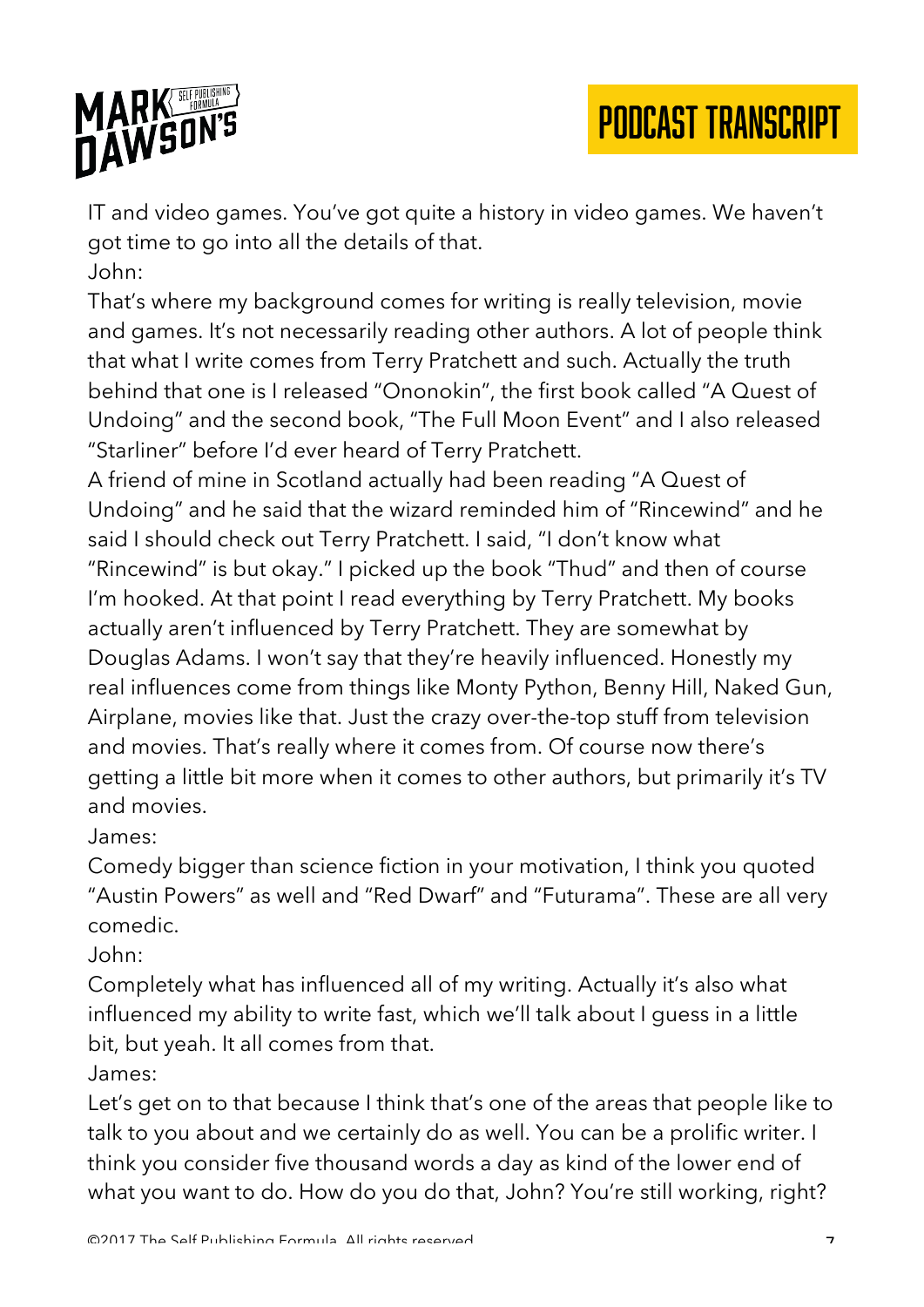



#### John:

Yes, I'm still working full-time. It's tough. One of the things that I've learned to be very good at, and this all came from working in California at a startup, was you have to learn how to be very efficient. You need to learn processes that work for you. Everybody else has tons and tons of processes … One of the points, for example, why I adopted Mark's course so easily was because his process worked for me. I tried many others but his was the only one that really clicked with me. That's just my personality type. Whenever I see something that can be done faster, more efficient, while still allowing me to retain quality because that's a big deal … If it makes my stuff terrible, I'm not going to do it. It has to retain that quality. That's what I gravitate towards.

What I did was basically I'd started out writing the traditional way. I sat down and I tried to write this big outline. I had created character profiles. I went through all of that because every single book out there said this is what you're supposed to do so I did. It took me forever to do that. Then I wrote out the book and when I was done the book was horrible. I then tried it again with the book "Starliner" and after about a year and a half I finally got the guts to say, "Okay, I'm going to turn this over to the editorial department." They got it back to me in about … I guess it was around three months later and essentially said, "Don't quit your day job." I was like, "Oh, great." Honestly I kind of put it aside for a couple of years. The ego was a bit crushed on that.

Then I said, "You know, I think the biggest problem is I'm spending too much time trying not to be me. I need to be who I am with what I'm writing." I was trying to write literature and I don't write literature. I write stories. Anyway, I said, "I'm going to go back to what I did in the games industry." Here's what I do now. There's a program out there that's free. It's called Trelby, that's T-R-E-L-B-Y. It is a scripting program, so for writing movie scripts or TV scripts and such. What I do is I start there. I basically just start scripting up some stuff where I put in character names and dialogue. You don't have to worry about description, you don't have to worry about setting up your scenes too much. It's just a quick one-line. "They're in a spaceship." That's it. There's your scene.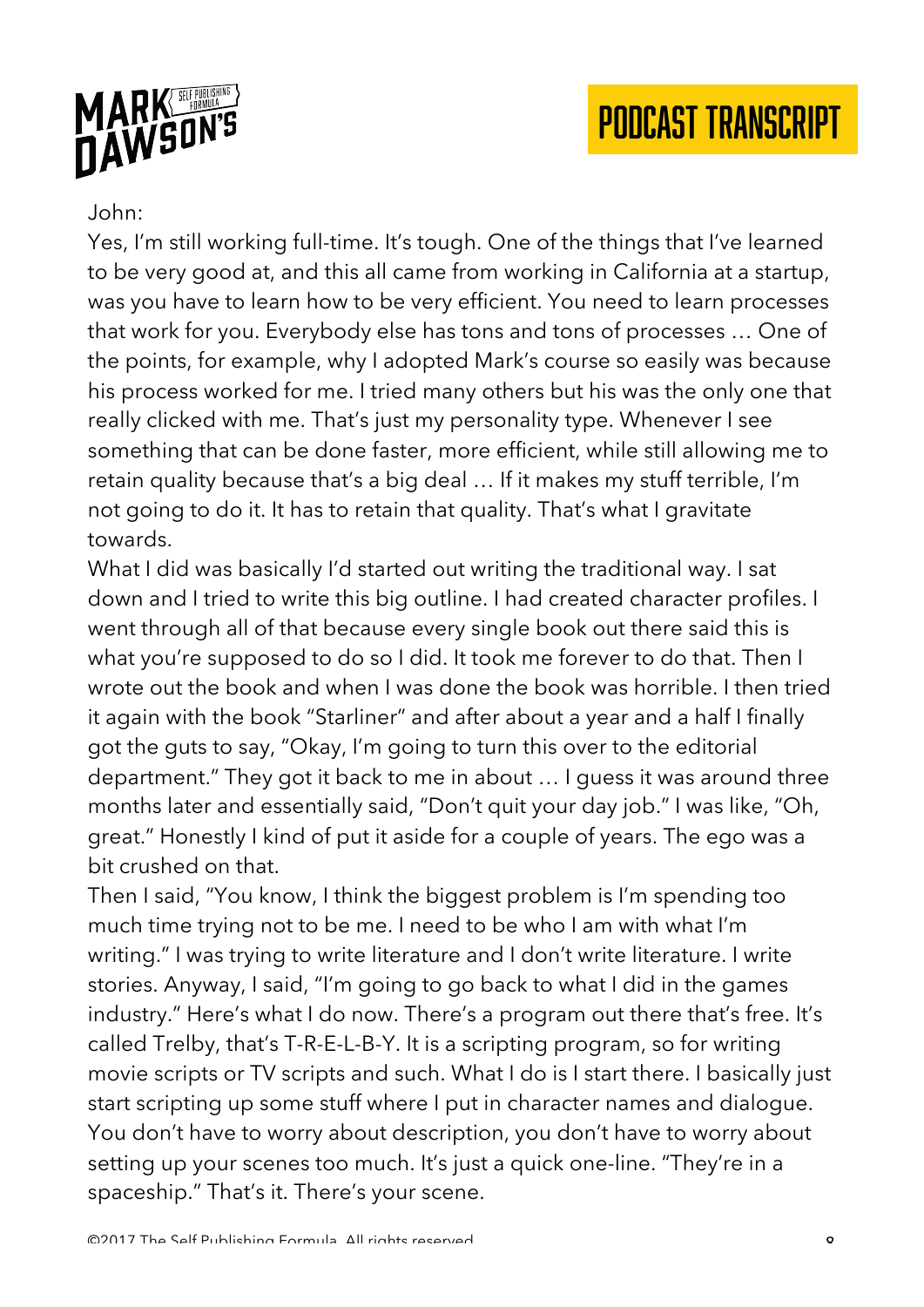



Then you just sit there and kind of go back and forth with the characters discussing things to each other. What that does for me is that allows me to say, "Who does this character sound like? Is it somebody famous? Is it somebody I know?" We all say in our books, "Anything is purely coincidental," but that the same time we all basically base our characters at least loosely on somebody we know or some stereotype of what we know. I'll sit there and I'll go back and forth between these two characters or three or four, whatever, and I start learning who they are, what they're like, everything else. This is when I'm starting a series, by the way. At this point now I get the idea of who does this character look like in my head, what do they sound like. I also do character voices. I'll sit around and I'll also start reading that script to myself so I can build that voice in my head. Even if you're not great at voices, just getting the voice in your head … For example, let's say … Are you guys familiar with Fletch? Mark:

Yes.

James:

Yeah, yeah. Chevy Chase.

John:

Yes. Just imagine one of your characters and then you basically say, "You know what, he doesn't act like Fletch but he sounds like Fletch." Then you say, "Okay, now this person sounds like Gandalf, this person sounds like …" You can just keep doing this. All of a sudden you start having this feeling of, "I know exactly who this character is." When I start writing that character, I can see the character, I can hear the character. I know what they're like. They might be Fletch's voice with Gandalf's personality, which is kind of weird, but you see what I'm saying. You've built this and it's all done through scripting as opposed to I'm building out this massive scene which you may just throw away. That alone allows me to get into the process very quickly. After I've done that then I say, "Okay, I'm ready to start the first book."

At this point I usually sit with my co-author and we just bounce ideas, but you can bounce ideas off of your friends or your spouse or whatever. Who cares? You're just bouncing ideas back and forth and you're having fun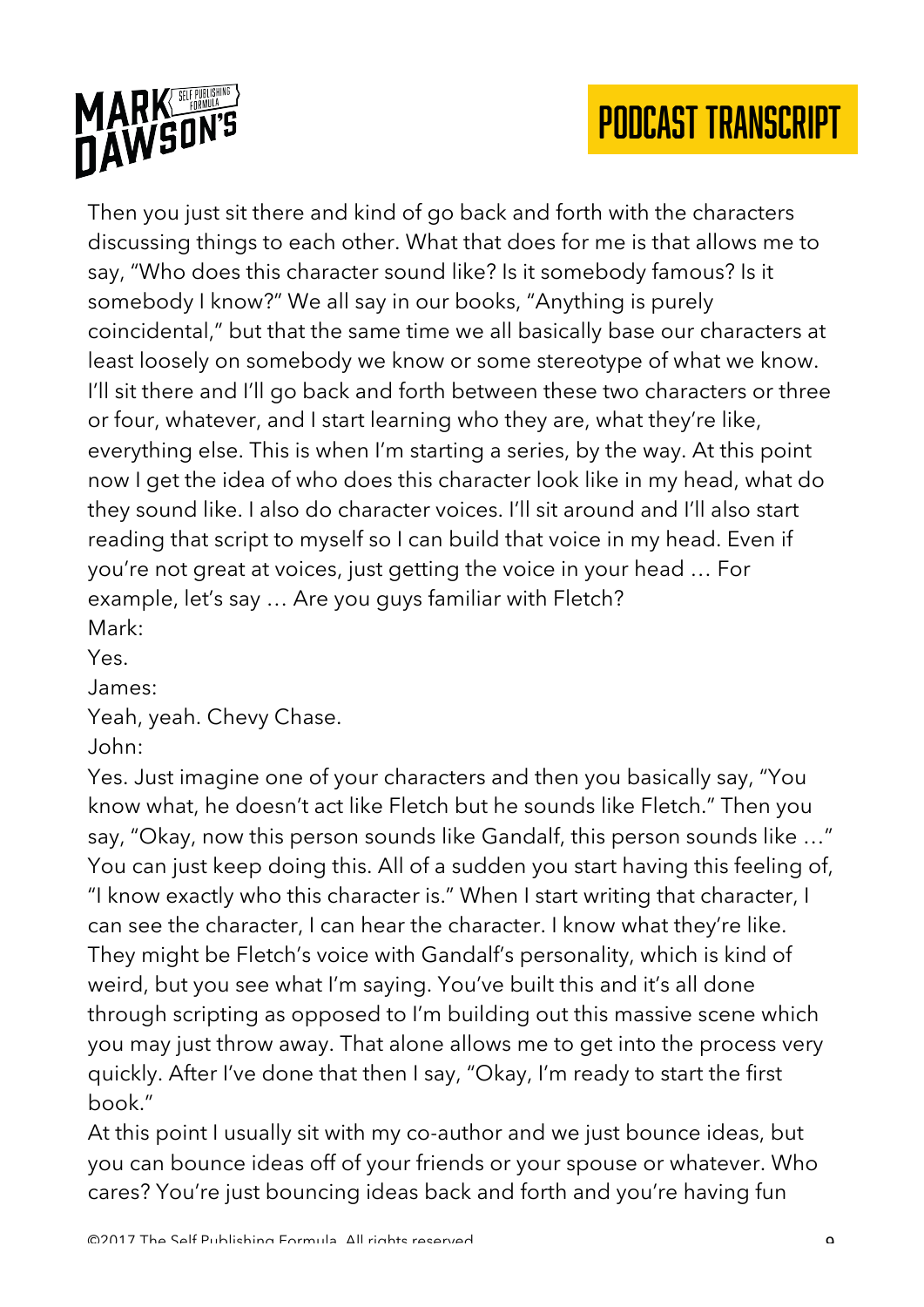

doing it. He and I will sit there and do that. What we'll do is we'll do an outline but it's very, very loose. It's basically one or two sentences per scene, that's it. Just straight through one or two sentences. We have an idea of what the characters are like, we know how they're going to interact, so that's not a big deal. We just want to make sure the story arc works, that we're not missing anything. We go through that process. That takes me probably about, I don't know, I'd say two hours to write out a script, maybe three. I'm sorry, not a script, an outline. About three hours. Then I hand it off to him, he looks at it, I look at it and a few days later we come back and we tweak it a little bit and then we say, "Okay, we're ready to go." At this point I go back into Trelby and I have the outline to my left and I start literally just writing the script. I'm not worried about details, I'm not worried about anything else. I can get through that script for a sixty thousand word book, which probably is going to be around a hundred and fifty to two hundred pages of script, is going to be probably about a week is all that'll take me to do. When that week is up, now I have a full script. At this point I can bring that script into Scrivener … You can also write scripts in Scrivener, by the way, I just don't personally like their layout. You can bring that script into Scrivener and then that's when you start building your entire story around that script. Your script is not going to be final. As you're typing things away … You've always written most of the dialogue, but you're going to have to change things based on when people come in and so on and so forth.

By doing it that way I'm able to focus on what I'm really good at and that is dialogue. I'm not fantastic at writing descriptions or scenes and everything else. That's not my strong suit. I can do it but it takes me longer to do that. It's really hard when I try to write those descriptions and then I'm just itching to get to the dialogue but I can't because I have to first write the description. This is what got me doing it scripting first. Again, I said I'm a TV/movie guy, so write scripts. Then I can make those scripts into full scenes, making a whole "movie" in the book at that point. Does that make sense?

Mark:

Yeah, that's pretty good and that's not too far away from something that I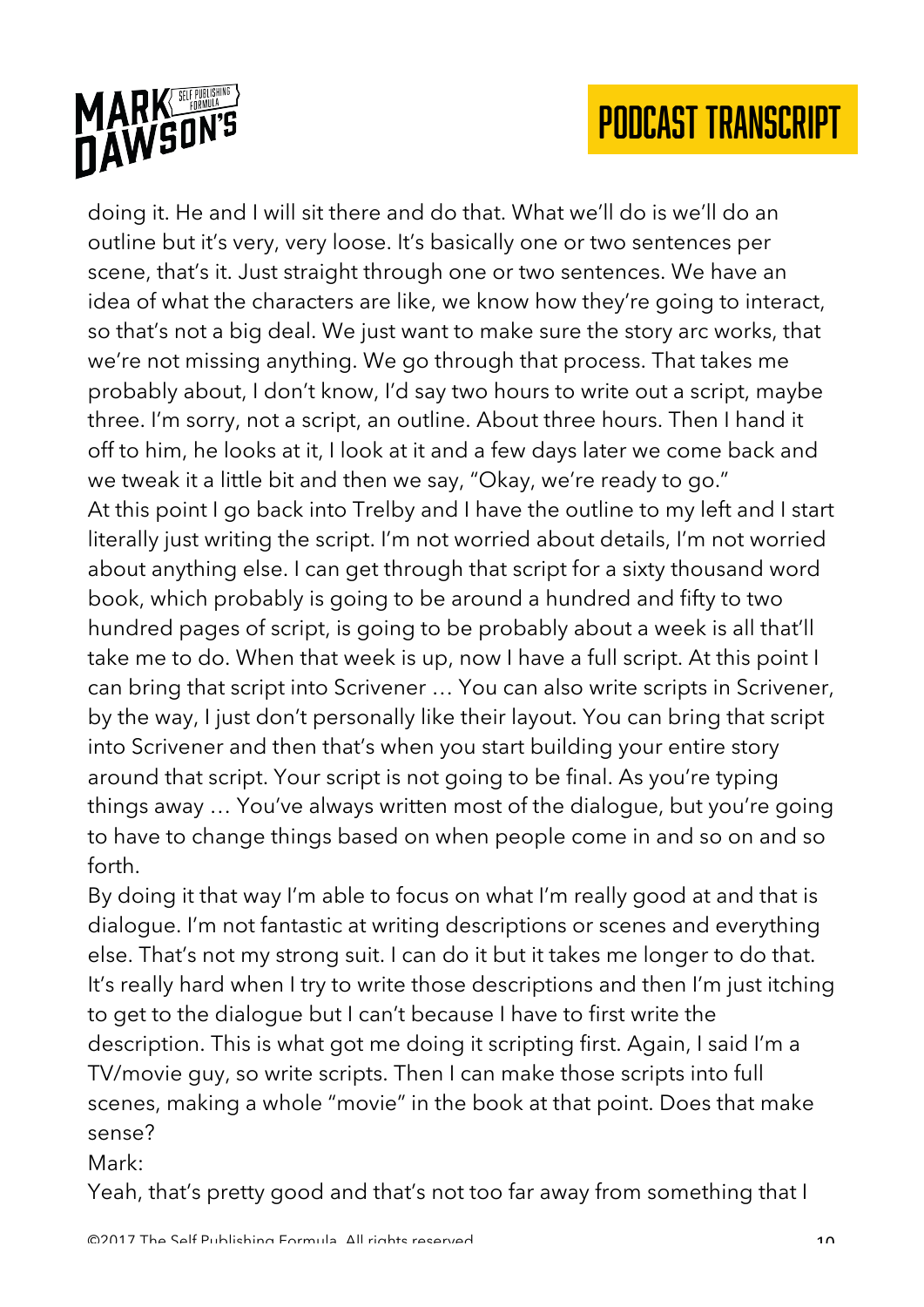

do. Dialogue is always a good jumping off point for me. You just get conversation between two characters. I have a rough idea of where the story is set and I'll have a kind of a start, middle and end point so I know where I'm going, but if I wanted to actually get started, the best way is just to imagine that you're observing a conversation between character one and character two and then just seeing where it goes. Yeah, that's a really good tip. I've never heard anyone take it to that extent before, but it's working brilliantly for you so it's a really interesting system. John:

The other thing, I don't know if a lot of folks are using Scrivener out there or not, but there's a tool inside of Scrivener that allows you to gauge how fast you're writing. I believe it's in the tools. It's around the project statistics area. You can set it up to see how fast you're typing.

James:

I don't look!

John:

This is really key because I was doing about I guess around three hundred to five hundred words an hour or something like that when I started and then I found this tool. Then I said, Okay, I want you to start working on throwaway stuff, nothing I'm going to use, but I want you to try to write as fast as you can and then see where you're making mistakes, where's your quality issues and so on and so forth, because it was all about quality assurance also to make sure to do this. Now at this point I can do between two and three thousand words an hour and at quality that I find almost acceptable. Not quite, but almost. I will go back and tweak and all that anyway, but I can do around two to three thousand words an hour, especially in a book where I genuinely know the characters. "Platoon F", no problem. Actually, the last book in "Platoon F" I was actually able to bear down and write on it. It was sixty-two thousand words I think it was and I wrote that in four days.

Mark:

Wow.

James:

That's because so much of it is already formed in your head. You're in the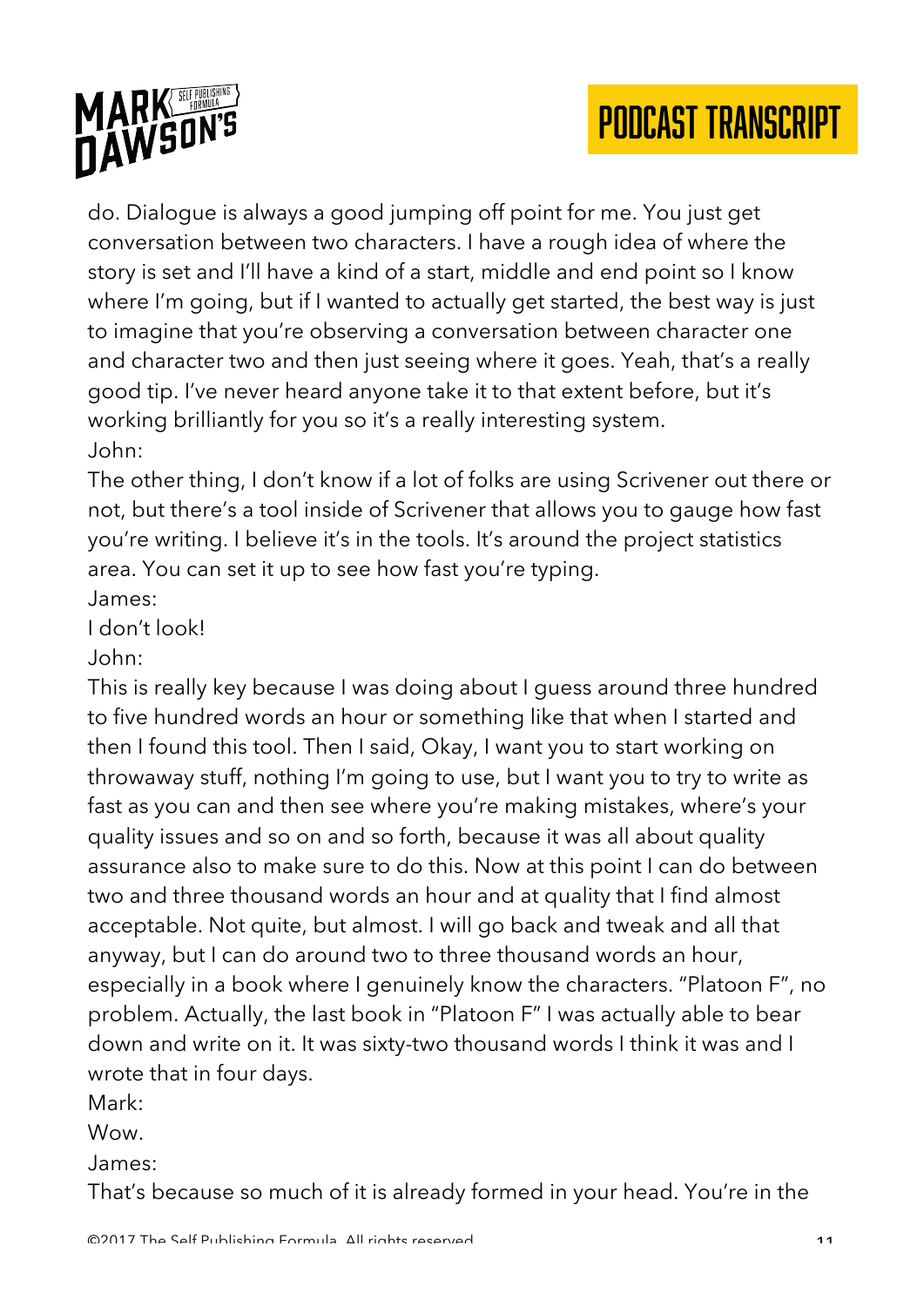

universe and the writing part comes as a natural flow to you. It's interesting to listen to the two of you talk about that because Mark, you've developed a system in a way of getting into the writing process. Other people will do a little bit of what you're talking about, but your approach … Is that almost something that you could write down and hand out as the Logsdon method or something, as something so people …? It's almost "template-able", isn't it? The way you've set it up for us? John:

Yeah. Actually it's something that we'll probably put up on our site at some point and talk to how to do it. We've talked about it on … I run a podcast although with a friend of mine, Ben Zackheim who does books. He and I have done a book together as well so we've talked about it a few times there in the past, but we haven't talked about it recently. It's definitely different than a lot of people are used to, but once you get used to it it's actually pretty cool.

James:

Okay. Talk a little bit about your back catalog there. "Ononokin", is that how to pronounce the the title?

John:

It depends on where you're from. It's interesting. Everyone in the UK calls it that, which I find fascinating. Over here it's "Ononokin", but I like the way that you guys pronounce it better. Actually the gentleman who does my narration for the "Ononokin" series … I'm trying to say it your way. He's the one who first pronounced it that way for me and I was actually kind of taken aback and said, "You know, it sounds posh when you say it. When I say it it just sounds American." I definitely prefer the way that you say it, yes. James:

There is an English thing that we pronounce the back end of words more prominently than most European countries as well actually. I used to work in news and we had this with things like Slobodan Milosevic. We always used to say that until someone told us it's Slobodan Milosevic. What's the other one? Maria Sharapova. Sports people in the UK still say Maria Sharapova but she will always call it Sharapova because that's how you say it in Russian. Anyway, it's obviously inbuilt somewhere into us to stretch out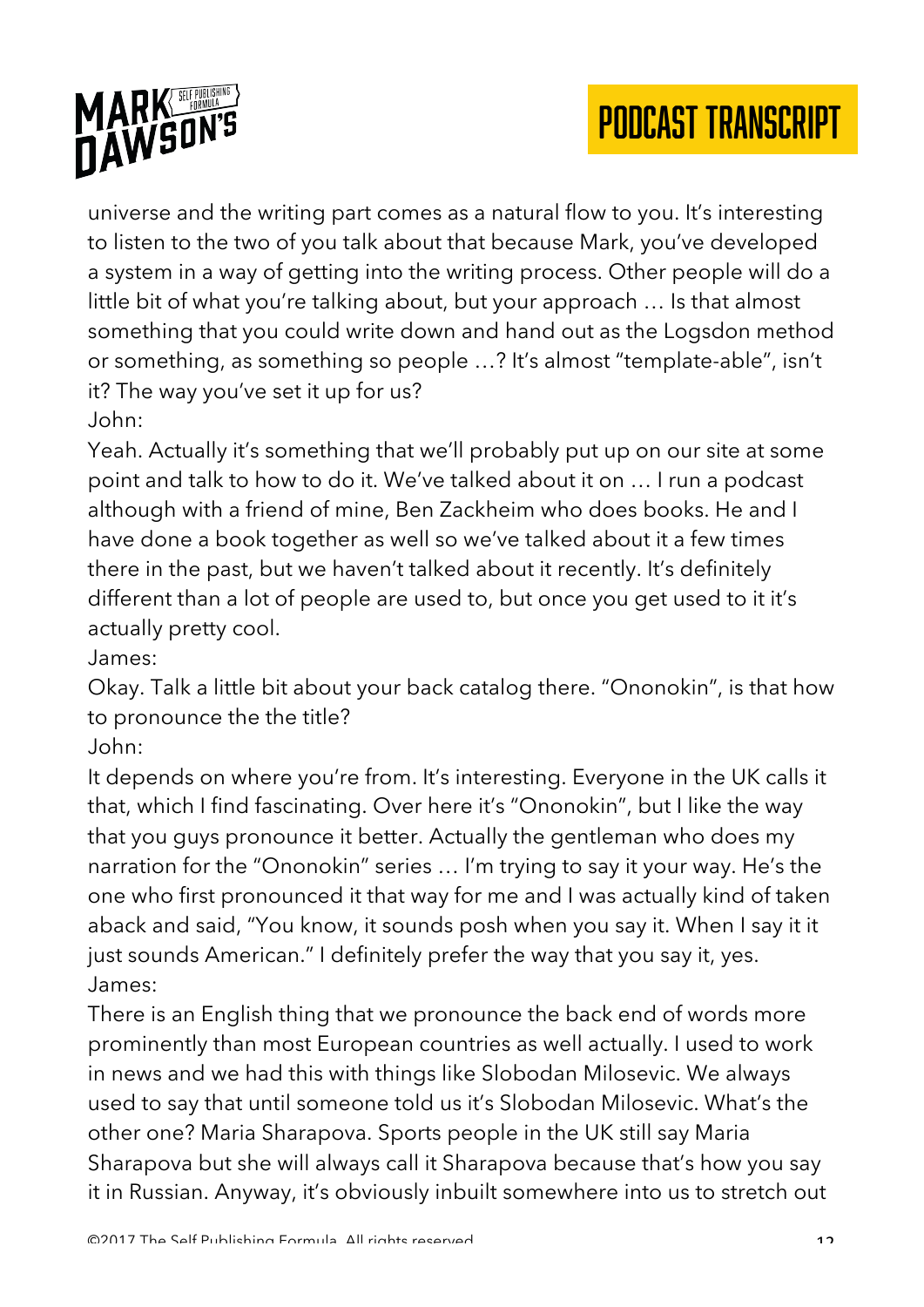

the second half of every word. Anyway, that's one series and the "Platoon F" is a separate series as well. How many books have you got in both of those? John:

In "Ononokin" we've got four and we've got three more planned for this year. I'm not sure if we're going to hit three this year but we're going to try. For "Platoon F" I just released book number eight and we have one more planned for this year, which is going to actually take the story arc from book one all the way through book nine. That's going to be done hopefully in the next, I would guess, four or five months.

Mark:

Wow.

James:

That's some planning, right? That's the kind of planning that goes into "Futurama".

#### John:

I wonder if they pulled the same thing we're doing though because to be honest with you when we wrote books one through five … Actually I wrote book one by myself. My co-author was just like, "I think that's not for me." When you get there it's somewhat juvenile and purposefully so. It was a situation where I had written "A Quest of Undoing", "The Full Moon Event" and then "Starliner". "Starliner" was a really hard book to write because we were trying to not go over the top but at the same time have a lot of characters, a lot of depth, a lot going on in that world. Frankly, to be totally truthful here, we've been terrified to write book two because we don't think it ever is going to stand up to book one. I was exhausted and I was like, "I just want to write something that I don't have to think too much about. I just want to have fun."

I decided to write "Platoon F" and I wrote that first book which is really just … The first five episodes is what I call them because they're not really novels. They're barely novellas. They're like a hundred to a hundred and twenty pages each. Then now of course they're longer books, the later ones. Chris was like, "Yeah, I don't think I want to be involved with this." That book, the first one that I released, sold five thousand copies in three months. Then Chris was like, "Yeah, I want to be involved in this." It really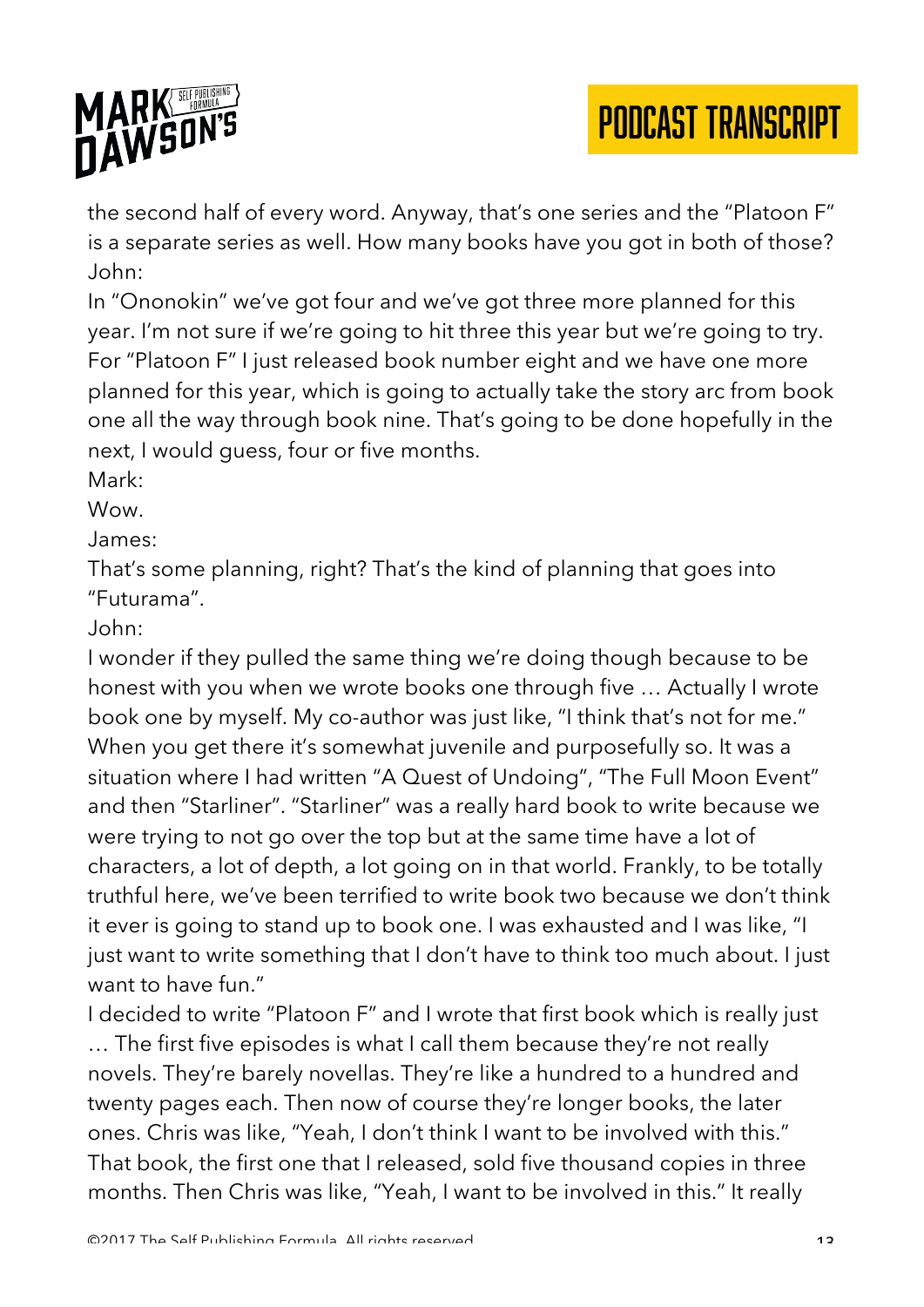

took off, which was surprising but there wasn't any plan at that point. It was literally just write what you think and who cares? Have fun with it. Then people started liking it. I was kind of surprised to be honest with you about. By the time I got to book five, we were thinking, "What are we going to do now? Is that it?" We said, "Well, no. I actually want to write a full novel of this to see how it does." We did. We wrote the full novel and at that point I said, "You know what, I can see an arc here that goes all the way through book nine if we step back." We stepped back and looked at it and sure enough we had something built by accident, completely by accident, but by the time it gets through book nine it's actually really neat. We just got to get there.

#### James:

Yeah, so the idea's there. Talk to us a little bit about how you co-write them. Your co-author, Christopher P. Young, the two of you … I think you've written every book together as far as I can tell that you sell. Obviously scoping out the universe, which you've talked to us about already, I can see how that would work together, particular the bits where you just sit next to each other and fire off where you think characters are going to go, but in terms of getting on with the writing, is it simply a chapter each or how does that work?

#### John:

Actually Chris doesn't really write. He's actually an excellent storyteller, a very good storyteller, but when it comes to writing he'll sit there and rewrite the same paragraph for literally weeks on end. He's more of a hundred words a day kind of guy. We basically came up with a pattern that works for us. I'm very fast so I end up writing really quickly plus I do all these other things a hundred miles an hour. I guess I got ADD. That's my personality, but with Chris it's more a case of he's good at remembering details that I may miss because I'm writing so many books in so many different series and so on that I might accidentally miss "Ononokin" in with "Platoon F" here and he'll be like, "Hey, you just did …" He can catch those things. He's good at doing the research on the history and all that kind of stuff and keeping things kind of together. He's also a fantastic sounding board because our personalities are extremely similar. Our comedy is both very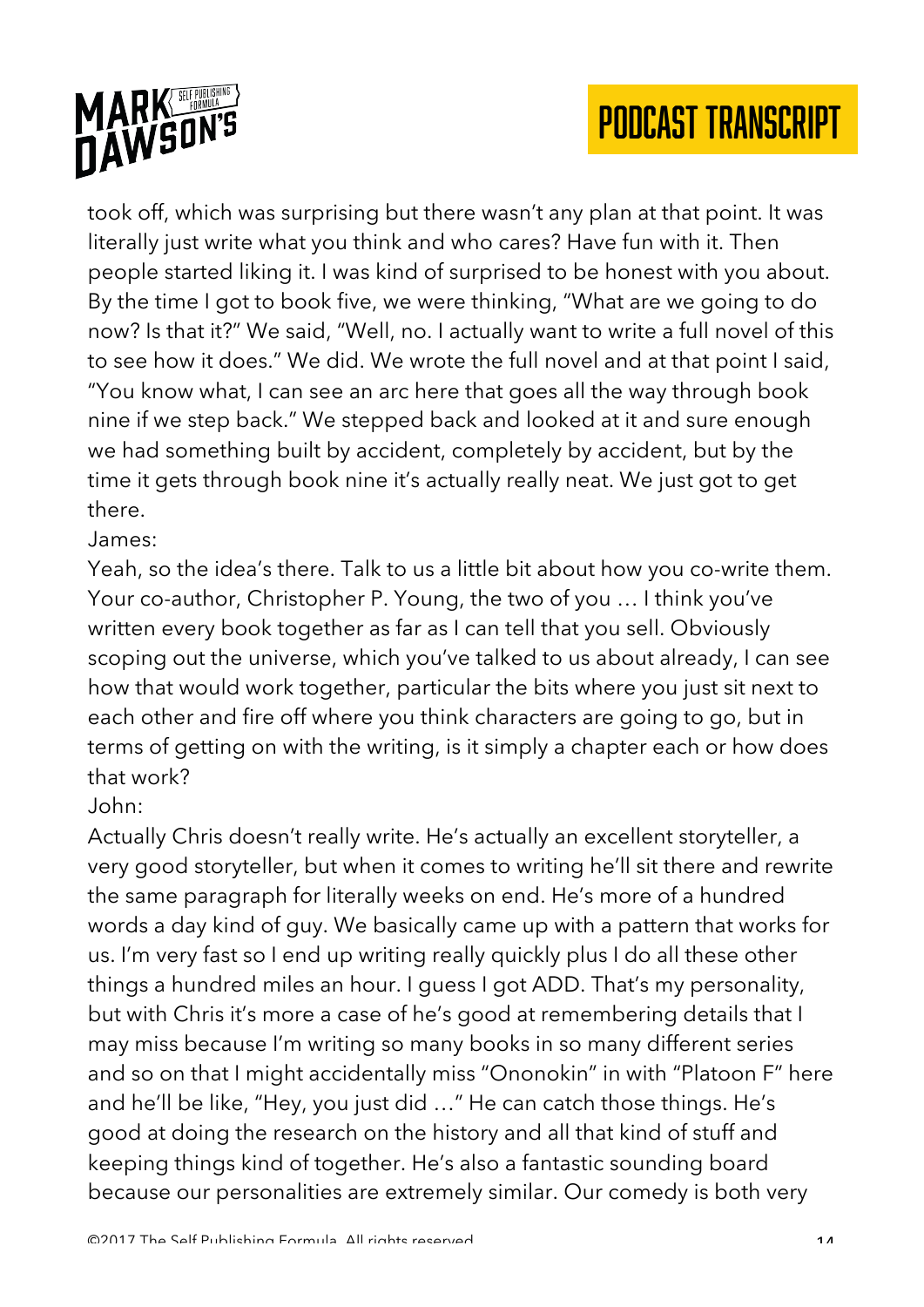



#### irreverent.

We'll sit there … By the way, he's in California and I'm on the … He's on the west coast, I'm on the east coast. We do this all via Skype. Really what it is is I write it all. It's all me. I do all the outlines. He actually did the outline for one of our books, "Gappy's Gadgets" and we was like, "Yeah, I don't want to do that again." I do all the outlines, I do all the scripts, I do all the actual writing and everything else. What's great is is that Chris and I come up with the ideas together, I then outline it, we both kind of go over it, he makes sure that I'm not doing anything too stupid, then we come back. We work it out together.

Then I do the script and then this is the best part. I love this part of the process. We get on Skype, he's got the script, I've got the script. We pick voices and we just start going. Essentially it's three hours of reading the script from top to bottom and it would probably only take an hour except that we're laughing uproariously the entire time. It is so much fun. If ever you can get into a situation where one person … By the way, I have written with folks where it's like, "You write a chapter, I write a chapter." Actually Ben Zackheim and I did that and it turned out okay, but I've tried with other folks and it does not always work out because, let's face it, we have egos. You might have a particular style of how you want to approach it, this person has a different style and so on.

With Chris it really is just a match made in heaven for us as far as that's concerned. Anyway, so we'll sit there and we'll laugh through things. Then I'll write the book and then I'll hand it over to Chris and I'll say, "Okay, you've got two weeks. Read it." He'll read it. He comes back with any suggestions, ideas and so on. By this point through really we're done. Our first draft is almost our last draft because we've done so much work ahead of time. Then I make any changes that we need to or if he says, "Hey, you know what, this whole chapter is just terrible and here's why" then I'll make any changes there. At that point he just kind of backs off and said, "All right, let me know when the next one's ready." From there I'm the guy in charge of all the marketing and newsletter and dealing with the launch team and the whole deal. He's got the better end of the deal, I have to say.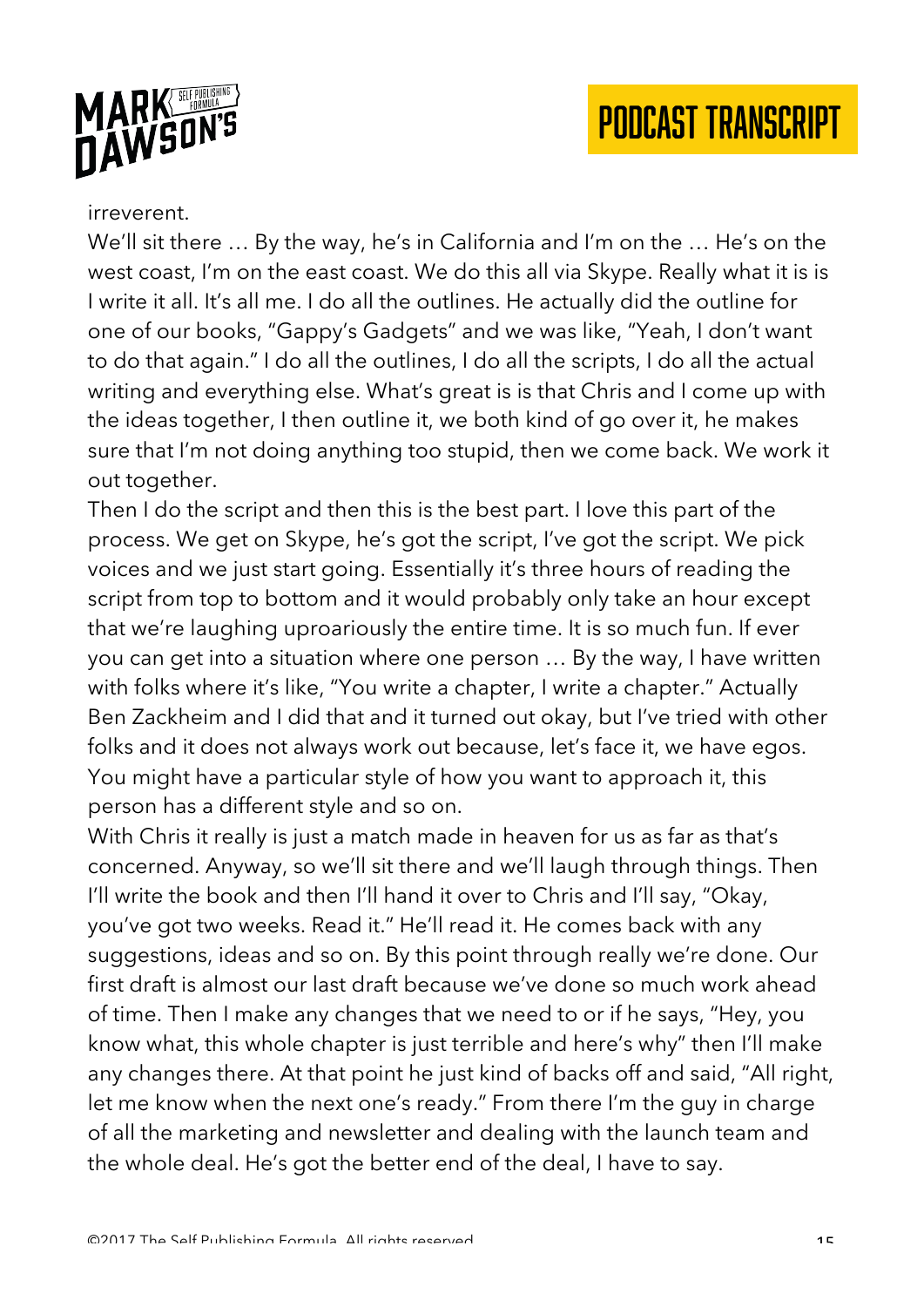



#### James:

It's almost like a dynamic editing process, isn't it? When you're talking out loud you're going through the scripts, you're reading it and presumably … Do you record the Skype sessions? How do you make notes? How do you transfer that into the next draft..?

John:

I'd love to say eidetic memory. No, I don't actually do that. Usually want we do is real time. He's got the better end of the deal also here because it's 9:00 his time, it's midnight my time. By the time we're done it's three AM for me and midnight for him and he's like, "Oh, I got to go to bed. I've got to get up for work in the morning." I say, "I got to get up for work in like an hour." Most of it is just on real time as we're talking. I much prefer that as opposed to having to go back and record. I don't really work well that way. I'm the type of person that if you message me I'm more likely to respond to you than if you write me an email.

James:

Let's move on to the marketing side of it. Really interesting, the whole writing approach. I'm sure a lot of people will glean something from that. It's one area I think people are always on the lookout for some inventiveness and perhaps a new approach. In terms of marketing we know obviously social media advertising plays a fairly significant part I think in your mailing list building and your sales. Is that the main thing for you? What other areas are you using to sell your books now? John:

Right. That actually is my primary focus, basically using Mark's system. The Facebook ads are my primary approach but I also find a lot comes from … My launch team helps a lot with that too, just the sharing and so on. I'll tell you, I've got to say, if anybody out there doesn't have a launch team you're missing out. You need a launch team. They're awesome. James:

Let's not assume too much knowledge. We've talked about launch teams before but let's pull this for a moment to just explain to somebody who doesn't know what a launch team is what exactly it is.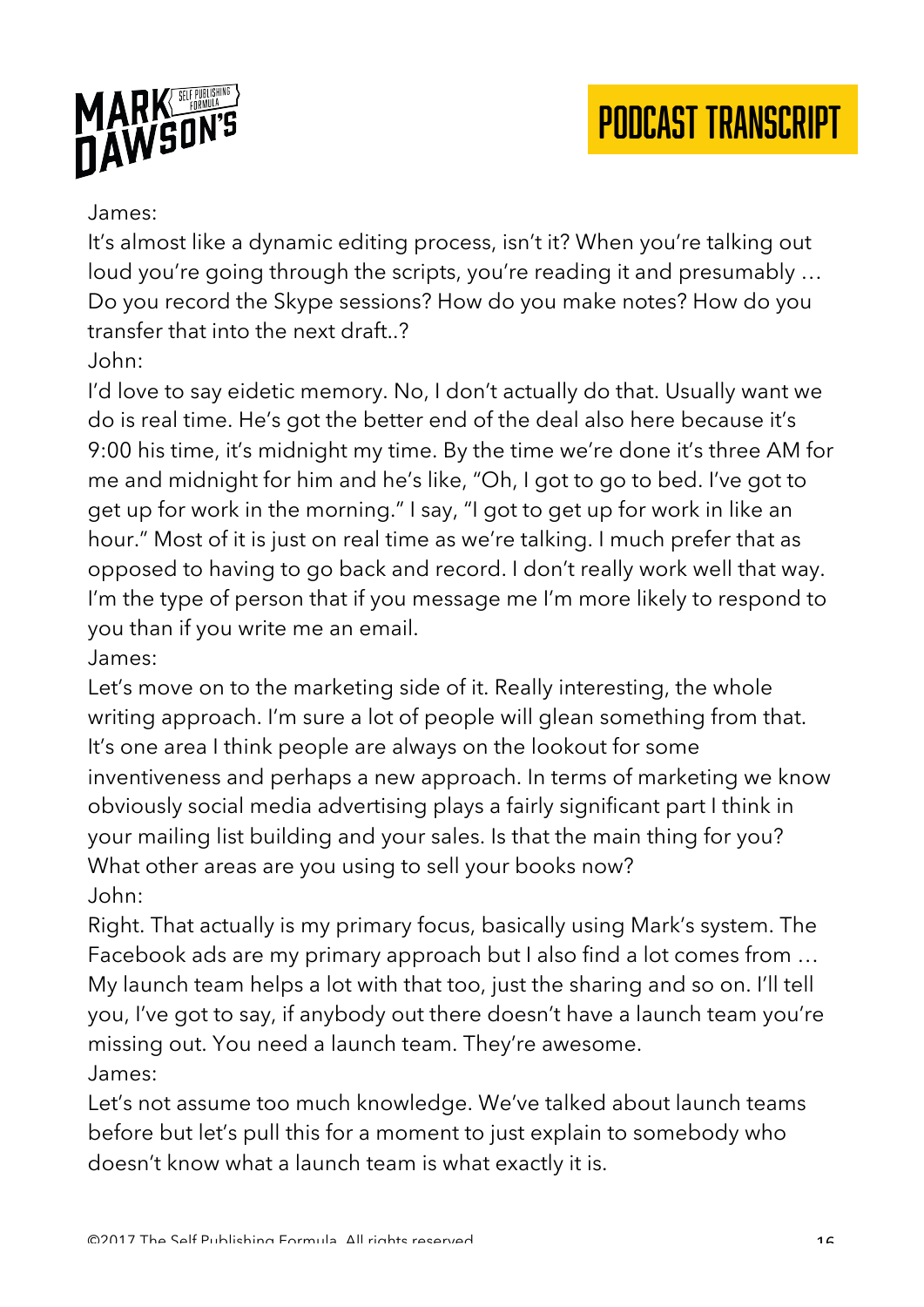



#### John:

Yeah. Essentially as I define it … Some people define them as beta-readers or so on or street teams maybe. For me, a launch team is essentially a group of people who are super fans of yours. They really love your stuff, they like what you're doing and it's kind of like a support system. I have a Facebook group for them, I go in there and I talk to them almost all the time. I'm in there every day just saying, "Hey, what are you guys doing this weekend?" We're friends. They're people who love my books but we're also friends. I say, "Hey, I've got this new cover. What do you guys think of it?" I get feedback from them and so on. I say, "Okay, I've got a couple of sample chapters. I just want to send them your way." Kind of give them little teasers and things that nobody else can get, stuff like that. They feel like, "Wow, I'm getting some cool stuff out of this too."

When it comes time for me to actually release the book, before I send it to my editor what I do is I hand it to my launch team and I say, "Look, this is not edited but here's a Google sheet. If you guys spot anything please go in here and say where you spotted it, what you found and what you think it should be." They're basically bug-reporting for me. I ended up getting a hundred and twenty or a hundred and fifty reports of "You misspelled this, you did that wrong," whatever. It's basically pre-edited before I hand it to my editor which means it's going to happen faster for me which is good because my wife happens to be my editor and she gives me nasty looks sometimes. Anyway, after I do that I say to them, "Okay, now you guys are reading it not only with the editing in mind …" They don't have to do that part obviously, "But also to formulate a review."

I don't actually look for beta-readers to be honest with you. Actually as we kind of pointed out I think with Chris, Chris is the uber beta-reader. He knows the stories better than most anyone but me probably and so he's a great beta-reader for that. The launch team does come back and say, "Hey, you know what, I noticed your character did this here and that doesn't seem right. Wouldn't he do this?" Then I, "Ah, you're right," and then I'll … They're just fantastic that way. They really give you a lot of feedback. Then anytime that you're going, "Wow, I just got this message from somebody and I can't believe that they actually emailed me." The one guy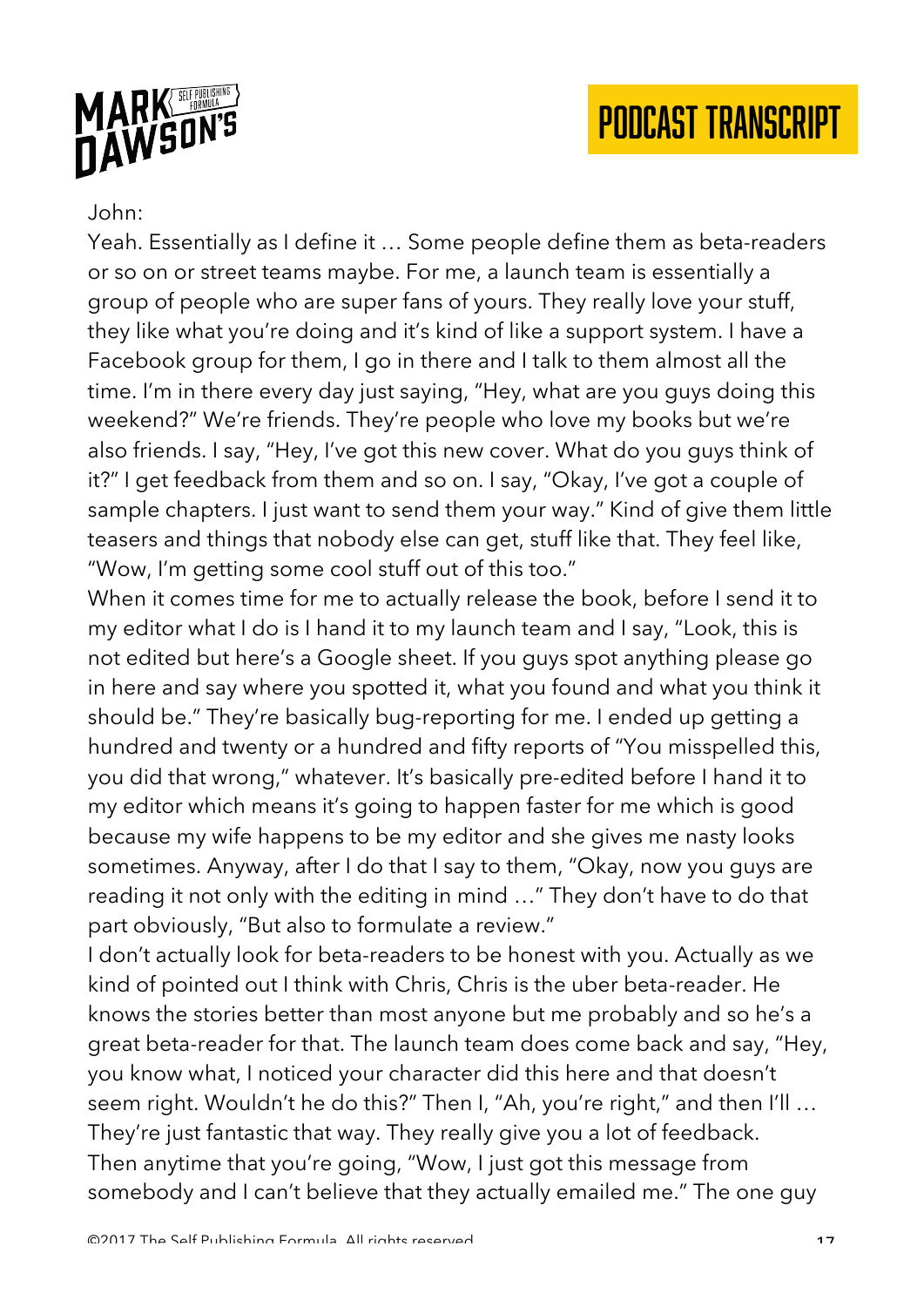

emailed me and said that I should never be a writer and all this kind of stuff, right? It's kind of like, "Grr." I don't share that guy's email with anybody but I just basically say, "I got this email." Next thing you know they're your support crew. They're in there saying, "No, your books are fantastic. I love these. Please don't ever stop writing." It makes you pumped up and you're ready to start writing again and just get back into it and everything else. I'll tell you, they're just the best thing that I can imagine having as a writer. James:

I completely concur with that. About a week ago one of my readers … He wasn't actually on my team. He may not even have been on my mailing list, but he contacted me and said the kind of military history, the background for one of my main characters was a bit off. This is a special forces soldier, so I had to him, "Okay, would you like to have a stab at collecting the mistakes?" He just sent me a long email today with a really authentic background that I'll probably now incorporate. Of course we can go back and change things and correct them as we go along. He did that because he loves my books which is, apart from being incredibly generous on his part, it's massively motivational on my part and it makes my books better. That's a small example I've had. I'm completely with you on the launch team. They're just fantastic and everyone should be taking steps to put one together.

John:

Absolute. It's so humbling too when you have all these people out there and you're just having maybe a bad sales day or whatever. You got two bad reviews on Amazon, whatever it is. Then you go in there and you see all of these people are making quotes and creating little stories in your universe. It's just unbelievably humbling. It's fantastic.

James:

I think it's definitely worthwhile covering that because you've done so well with building a list and then building a launch team from it. It will be useful I think for us just to hear where you were and how far and how fast you've traveled to get where you are now.

John:

Yeah actually I'd love to share this because I think this is such a cool story to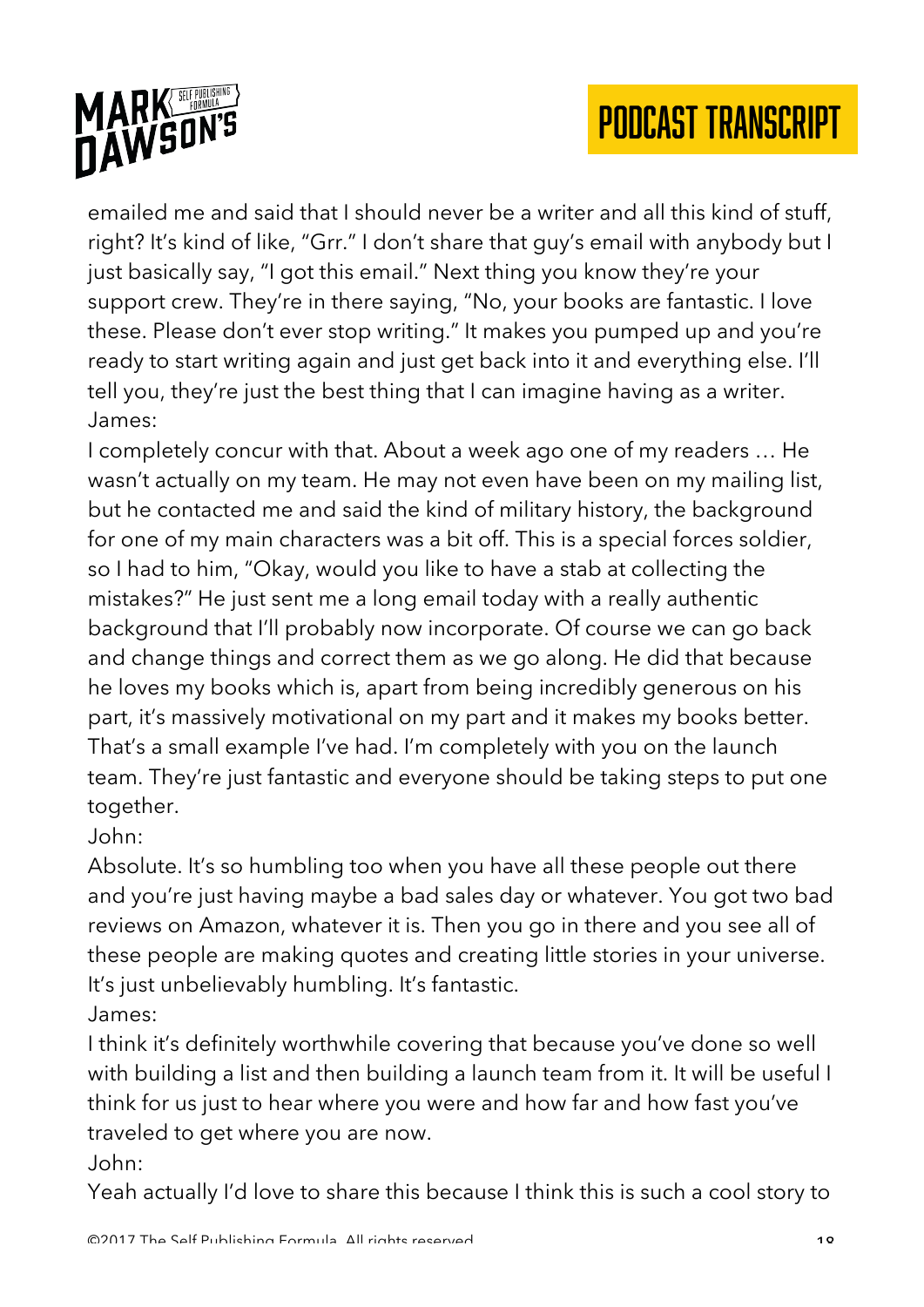

be honest with you. I released my first book, I believe it was 2013. Then the second one it was … I don't know. The next year I released two more books. Then when I released the "Platoon F" first book and I get five thousand sales and I'm thinking, "Okay, I've made it." I'm literally at this point going, "Well, I guess I'll just go ahead and retire and start writing." Three months later I found out that wasn't going to work out. Anyway, I said, "I need to somehow capture these readers. I have no idea how but I'm going to try." In the backs of the books I would put links to my other books and all this kind of stuff. Then I said, "Let me try this MailChimp thing and see what I can do there."

Over the course of a year I added … I think the actual number is twentyseven. I usually just say twenty-five because it's easier but I think it was twenty-seven people and I would say that most of them are friends, family. Probably two or three of them were me from different email addresses for testing. Of course, thanks Mom. I'm sure she also signed up there and so on. Really over the course of a year. I'm just sitting there thinking that was normal. Then all of a sudden I tried all these different systems out there. None of them worked for me. They just didn't. I just couldn't find somebody who spoke my language I guess. I don't want to put any systems down. I'm just saying they just didn't work for me.

Anyhow, one day my wife … Again, she's an editor. She also is an author but she's an editor. She says to me a friend of hers, Martha Hayes, said, "Hey you should check out this guy Mark Dawson. He's doing this teaching thing." This is a true story so be prepared, Mark. My wife said, "She's saying you should do this." I said, "I don't know who this guy is. Why am I going to do this?" She says, "No, come on." At this point I'm highly jaded, okay? I'm making maybe five dollars a month in sales if that. I still have the same twenty-seven subscribers. I'm going nowhere. Really, nowhere. Out of spite, out of pure spite, I said to my wife, "Fine. I will go ahead and do this system. I will do this system to the tee because I'm going to prove to you it is not going to work and then you'll leave me alone." That was truly what happened.

I sat down and I looked at your website and I copied your website. Sorry, but I did. Then I sat there and I put my books up just like you have yours. I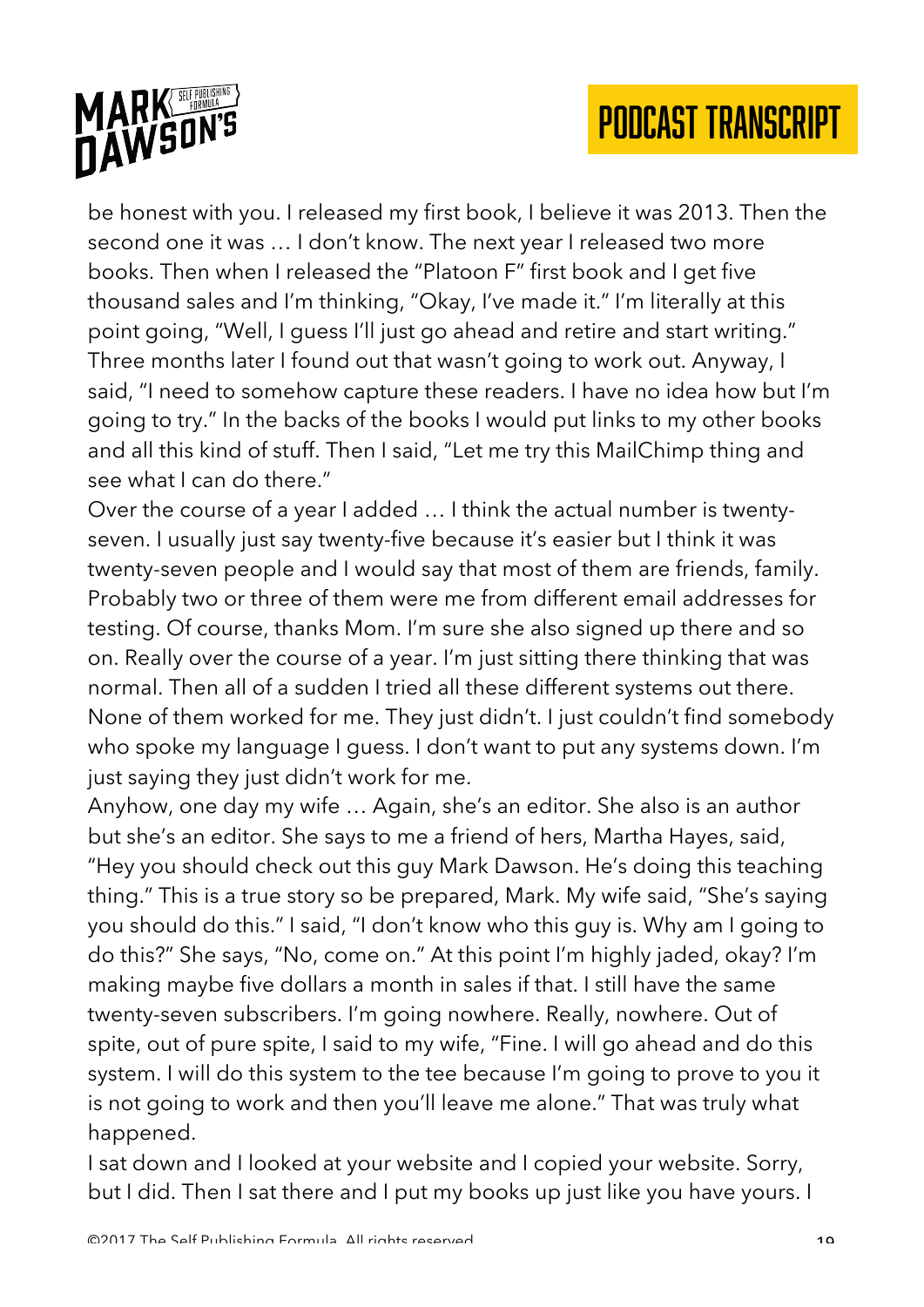



did the whole thing. Then I watched your videos and I did the exact same thing you said. Obviously I couldn't use your book covers, I had to use my own, but I did the exact same thing you said. It took me about a week. I busted my hump to get it done, but I got it done and then I said, "Okay, I'm going to spend five bucks on Amazon and I'm going to show you that this doesn't work." I'm sorry, on Facebook.

Mark:

"This English guy is an idiot."

John:

Exactly.

Mark:

"He doesn't know what he's talking about."

John:

Right, exactly. I'm sitting here going … I said, "It's not going to work," but I just worked for a week and I just really wanted to rub her face into this, right? Anyway I spent five bucks on a Facebook ad and there it went up and everything else. The next morning I wake up and I had two subscribers. I was just like, "All right, so I got two subscribers out of a week's worth of work. Way to go, babe. That was awesome." The next day I had five more. I was like, "Okay, so five more." The next day I think it was around fifteen and then it went up to like thirty.

I'm not talking thirty since the first day. I'm talking thirty that day. The first day was two, then five, then fifteen or whatever and then thirty the next day. All of a sudden I'm getting between thirty and fifty subscribers every single day. I gave her a hug, right? Then all of a sudden I'm like, "Mark's the man." I started working on this and working on this. One day I just said to myself, "I can't believe this is happening but I'm going to put a hundred dollars into this ad. I just want to see what happens because this is incredible." I spent a hundred dollars and I got four hundred subscribers that day. James:

Wow.

John:

Yeah, four hundred. It just … Whoa, that blew my mind. Anyway, obviously what I was selling, the advertising that I had done … Here was the kicker.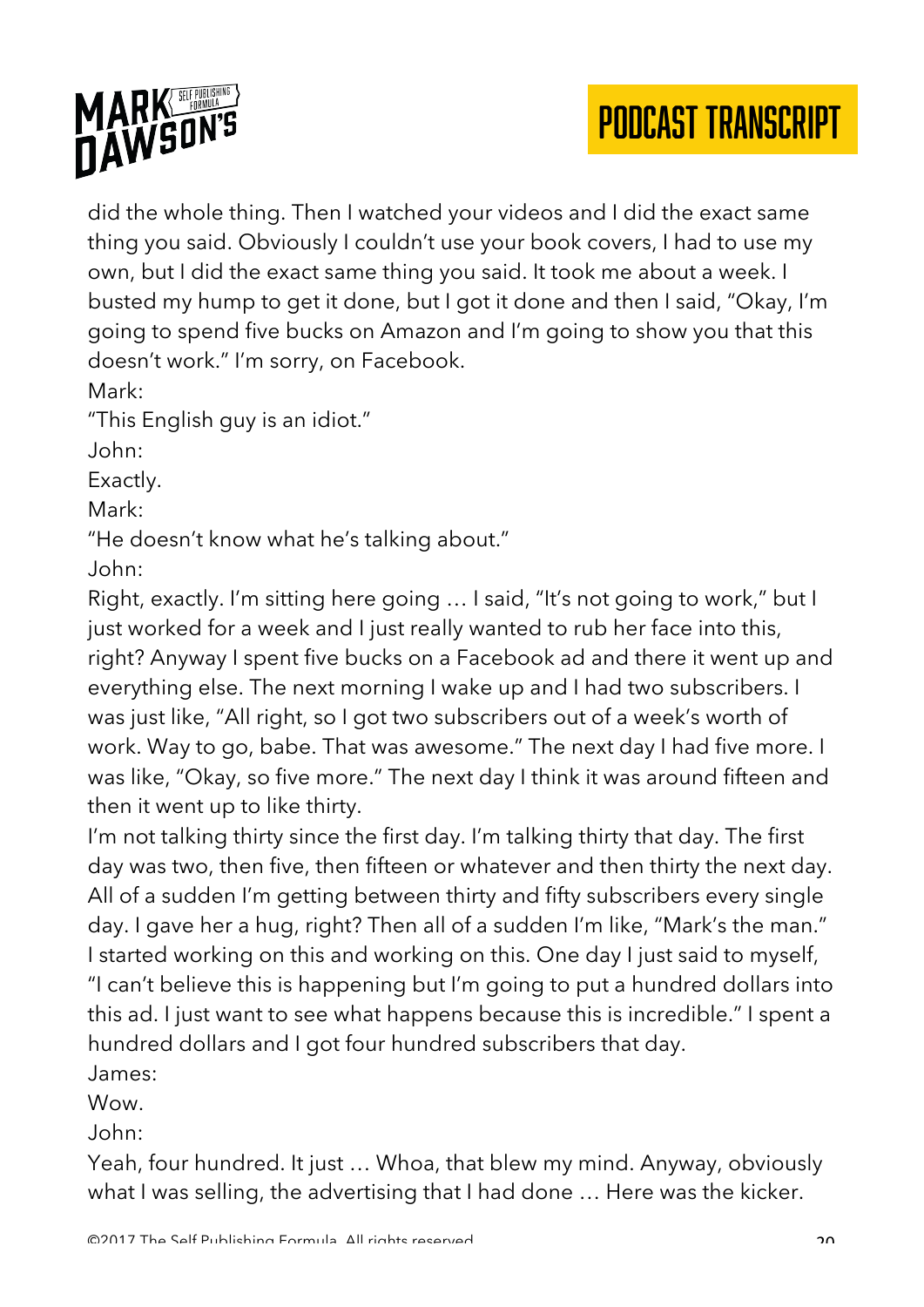

Other people who have come to me, what I find that they have done wrong is they don't do what you tell them to do. They all come and they say, "I'm going to put my spin on it." Don't put your spin on it. Do what he tells you to do. That's what I did and I did it out of spite, but it worked. It worked. Now every time I create an ad I literally go back and I look at your videos from the beginning and I basically say, "Okay, that's right. Yeah, I got to do this. Yep, I got to do this." I do it over and over again. Every time those ads are successful. When I sit there and create ads and I don't pay attention, "Oh, I'll just do this one myself," almost inevitably they are awful. They never do well at all.

That is the biggest thing that I learned, is number one, if you're going to do a system, do it with spite. Apparently that's a good thing. Number two, follow it to the tee. Now of course I've gotten to the point where I still will follow what you're saying but I also have to make some tweaks now and then because you just have to as time goes on, but yeah. That's where I came from. I have amassed around thirteen thousand subscribers in one year.

Mark:

What would you say … I get this question quite a lot when I'm talking at conferences and things. I'm actually speaking at the London Book Fair next week and I'm fairly sure one of the questions I'll get because I always get it is, "I'm a new author. What is the first thing that I should do?" My answer to that is always … I drop the ball on this and I didn't do this upfront like I should have done was focus on a mailing list. I worried about sales too much in the early days. It's more important to get subscribers. Occasionally … In fact, more than occasionally. Quite often people, they just don't get it. They go, "Why would I want a mailing list? I don't understand that." What would your answer be?

John:

The primary thing is it's sad but it's true that readers don't care about you until they care about you. If you can get a person in by … Either it's the only book you have or a short story that you've written or whatever where they can come in and they can actually take a chance on you by signing up to your newsletter because yes, that is huge, you have to have that … Then at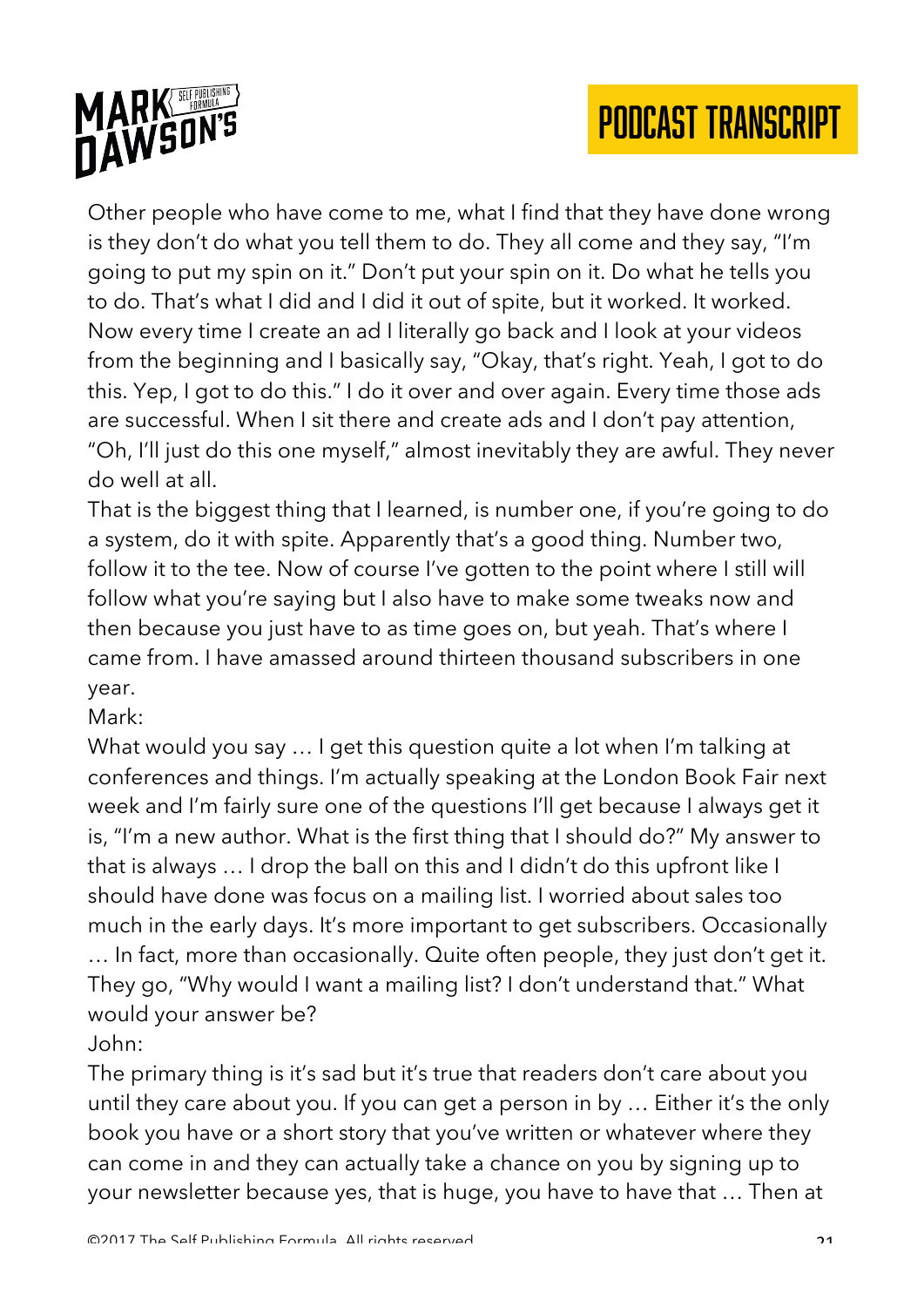



that point they might care about you. If they read your stuff and they get what you're doing, you instantly have somebody who's going to come back and care about you.

This is why I say don't focus on sales at first to people because that's what I did for the longest time. Nobody cared about me so nobody's going to buy anything I've done. If instead I give them something and in return I say, "Give me your name, or your email address rather," at that point I'm giving you the opportunity to check out something of mine for free, which hey, if you don't like it it was free. What are you going to do? At the same time I'm getting the opportunity to hope that you're going to care about what I'm doing next.

That to me is where the relationship comes in. You don't have a relationship with a reader if all you're trying to do is sell. Building the mailing list, what you're really doing, in my mind, what you're really doing is you're building a relationship with the reader. If you build that relationship, at that point, every time you release something new … Which is a little not true with me because "Platoon F" fans on one side and "Ononokin" on the other side. They're kind of separated there, but any time I release something with "Platoon F" fans I know I'm going to get sales from them. I know I'm going to get shares from them. I know I'm going to get all that. If all I did was focus on just selling and not focused on newsletter, all I would get is probably five dollars a month like I was getting before. Mark:

I think you've put your finger on it there. I think the reason you've done so well apart from the fact that you've hit the ads really well and they've worked really effectively for you, the reason I suspect you're doing well is because … We've never met apart from talking on the phone a few times. You're very affable and you're very easy to talk to and I think you get that it's not about, "Buy my book, buy my book." It's more about, "Tell me about you. Would you like to know about the problems I had writing a hundred pages?" That kind of stuff. The kind of the interesting stuff that it isn't all about selling. It's building relationships. It's turning readers into friends eventually and that's what you're doing with your street team. That is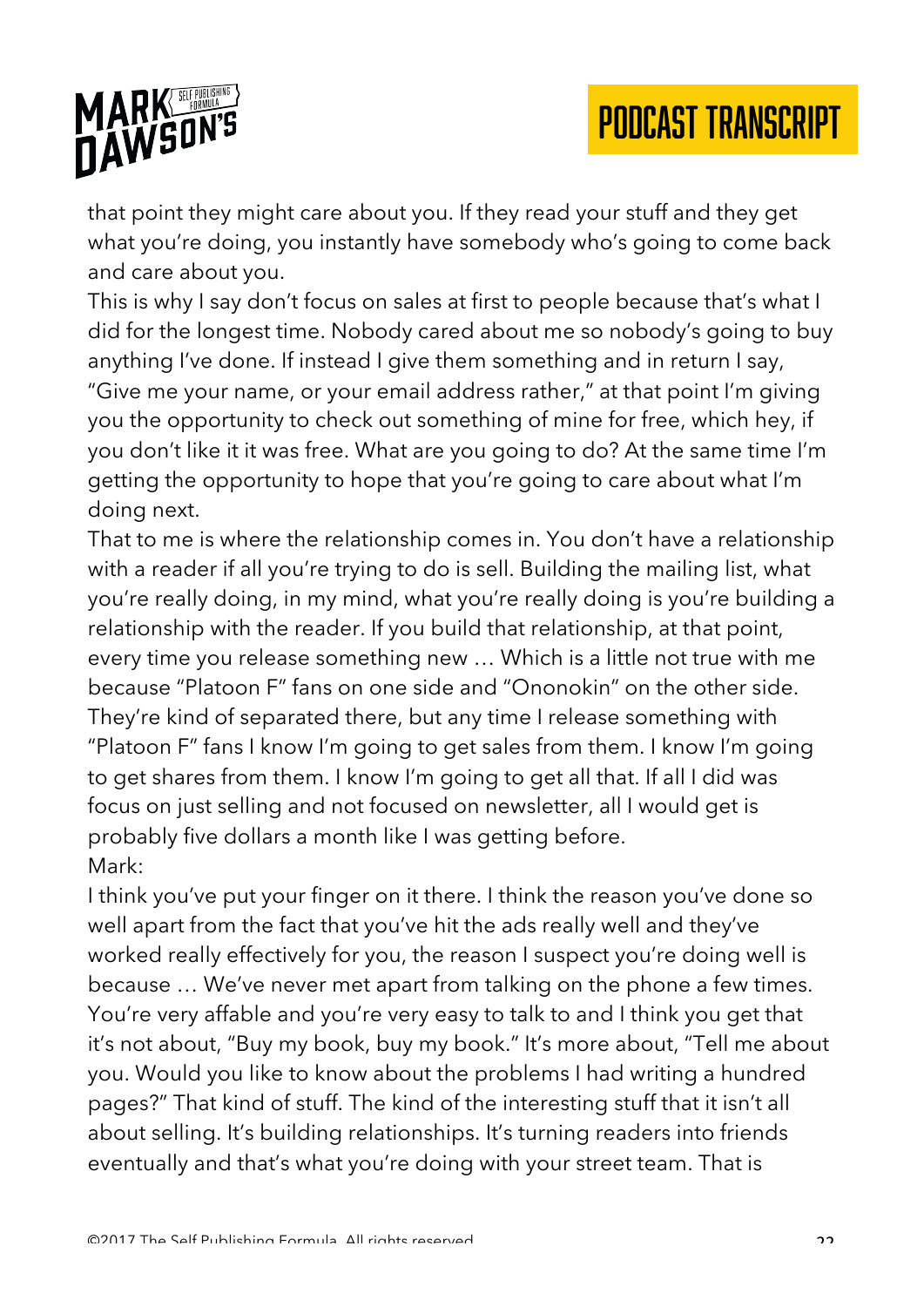

probably the nub of why you've been so successful over the last eighteen months of so. Kudos. Keep going. You're really doing fantastically well. John:

Thank you. I have to say this. Whenever anybody ever gets an email back from a potential reader or a reader or somebody who signed up to your newsletter or whatever, even if it's just through your website or whatever, always respond. Always respond kindly. I got an email … This is a great example. I got an email from a guy who said, "I signed up to your newsletter. I just want to let you know I am unsubscribing. I don't like what you're doing. The humor, I just find it very childish in 'Platoon F' and so on. It's very juvenile. I don't like it. It's toilet humor essentially. Honestly I don't think you should be writing this stuff," is pretty much what he was saying. I replied back to him and I said, "Hey, I understand. Comedy is a very subjective thing. The problem with comedy is that no matter what you will always offend somebody. You can't avoid that." I said, "You know what, I really appreciate that you took the time to let me know how you felt about it and everything else because it's great criticism. I always learn something from everybody. I just thank you very much for taking the time to read my stuff and to check it out." He wrote me back a week later and he said, "You know, your email was so nice that I actually turned my brother and a friend of mine at work on to your stuff and they both love it." Basically turning a negative situation into something like that, that's just fantastic. I also got another review from a guy a long time ago, terrible review. Just terrible. He said that he thought I must be on drugs. I replied to that, which is I know a big no-no, but at the time I was using a pen name which was … I replied to that review and I basically said, "Thank for your response. I'm sorry you didn't enjoy it. I'm not on drugs." He responds to that review saying, "Sorry that I said you were on drugs. That was probably not a nice thing to say." Then he went into all this other stuff and then he says, "But I just don't understand how somebody could write this and not be on drugs." I said, "Okay, we're back to the drug thing again." Anyway, we started having this dialogue and then I said, "You know what, why don't we take this offline and talk on email?" We did and I learned a lot about the guy. Number one, he was way out of my demographic. Way out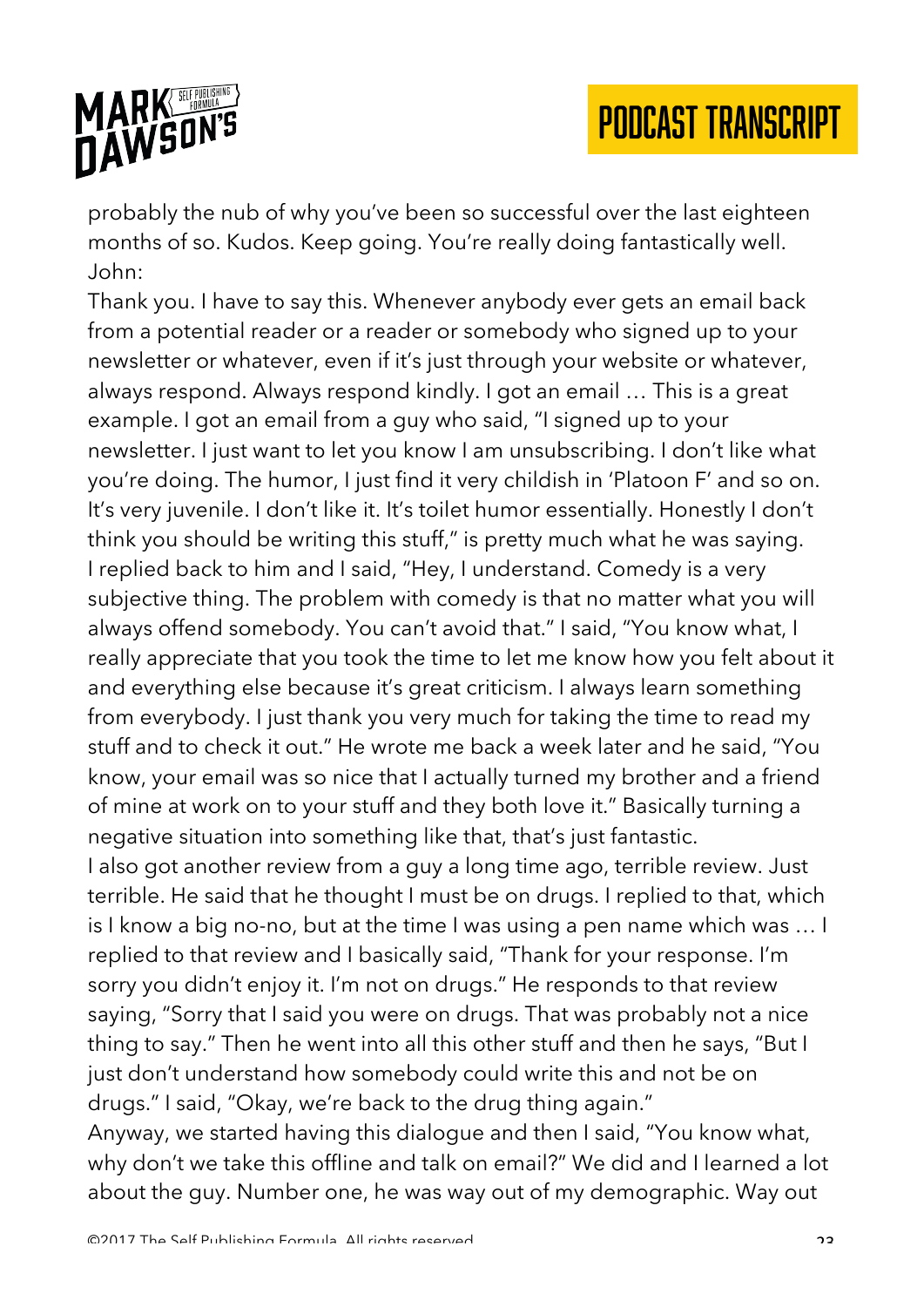

of it. He was almost eighty years old, so reading something that was written from me as a thirteen year-old's perspective is probably not the best book for him. Also he doesn't know about things like "Futurama" and "Family Guy" and "South Park". He's not familiar with any of that stuff so for him it was completely out of left field.

The guy actually was in the military for a long time. He builds airplanes and he also turns his own pens, writing instruments. He actually ends up sending me the last pen that he ever made before he could no longer do it because he has arthritis. I was amazed by that. Here's a guy that literally hated what I wrote but we still became friends. I just think it's awesome. It's all in how you treat people. It really is.

#### James:

Yeah, that's great tips. It resonates with some of the best, most prolific successful authors we've heard have a similar attitude. Marie Force comes to mind straightaway. Mark was saying earlier it's about a conversation with your readers. It's not about an old-fashioned business proposition. It doesn't work like that. No, it's great. Really great. You're good at it John as well. You're obviously a processes guy. We're coming towards the end of our time together and I fear we've almost just scratched the surface. There's been some really good value stuff in it as well from your approach to writing through to marketing and stuff from customer relations if you want to call it … That sounds like a boring way of calling what I've just described as a conversation.

You're obviously a processes guy, which I like as well. The way you approached Mark's course, it reminded me of how I make recipes in the kitchen. I do not deviate. There's a recipe, someone's put some time into that, that's how it works. It drives me insane when people say, "A bit more of this, a bit more of that." I go, "No, don't do that. Do it the way the mail the says because that's how it should be made." There's something to be said I think for the way that your background has fed into the way that you approach writing. You come from a systematic world of programming. I used to be a computer programmer. It's actually quite a creative thing but also it's very procedural. I love the way that you've turned that into an approach to writing and marketing books and it's worked.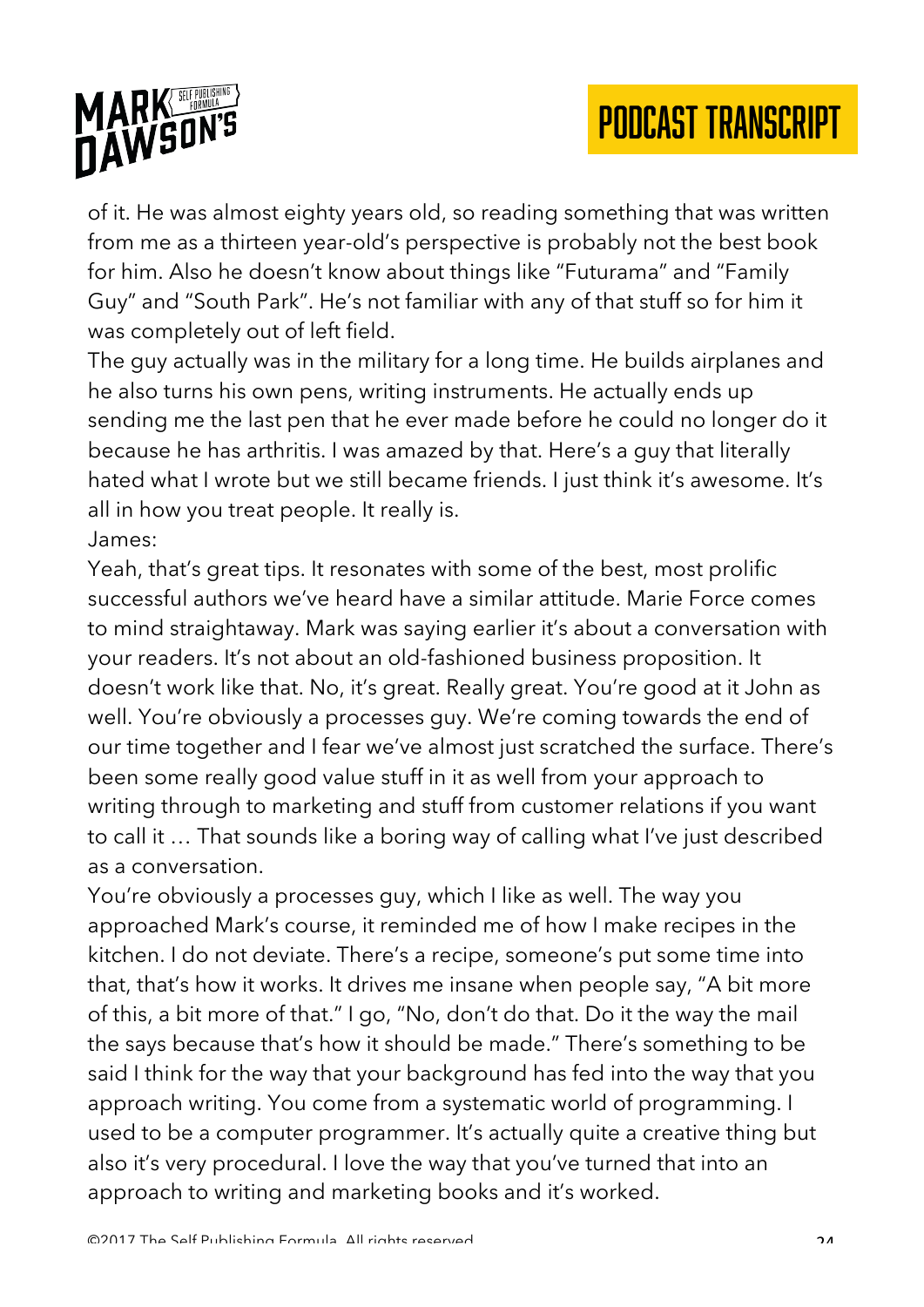



### John:

Yes, absolutely. It's interesting. I'm also a musician and it also all stems from … Actually if you look it up you'll find that statistically speaking a lot of programmers are either musicians or writers, which is kind of interesting because programming is a highly creative art. What you're doing is you're solving puzzles every single day incessantly, which is why a lot of programmers … You might get burned out, but you rarely get bored. Every time you turn on the machine and you have a new project you have to work on, it's a puzzle you're trying to figure out. The same thing goes with music, the same things goes with writing. It's all a puzzle. One of the things that I find though is that if you're not enjoying the process of writing, you're doing something wrong. It is fun. If it's not fun, why are you doing it? I love to write. I love to program. I love doing music and everything else. If I didn't, I wouldn't be on this call with you right now. James:

It's been absolutely fabulous talking to you, John. Thank you so much indeed for coming on to the podcast. It did turn into a little bit of an advert for Mark's course in the middle so I should say that other online courses are available.

Mark:

They're not as good.

James:

It's clear the podcast is a valuable asset in an objective market. Clearly we are part of a revolution in that are and you're a leading light in that sense. Both of you are in your respective corners in that. It's been great, John, from North Carolina. We may even see you later this year which would be great. We're going to probably have a little trip to the US ourselves and we'd love to drop in on you at some point and see a little bit of the Logsdon operation for ourselves.

John:

Awesome. That would be fantastic. I really appreciate you guys having me on. It was fun.

James:

John was a delight to talk to, and like I did say in the interview, he's a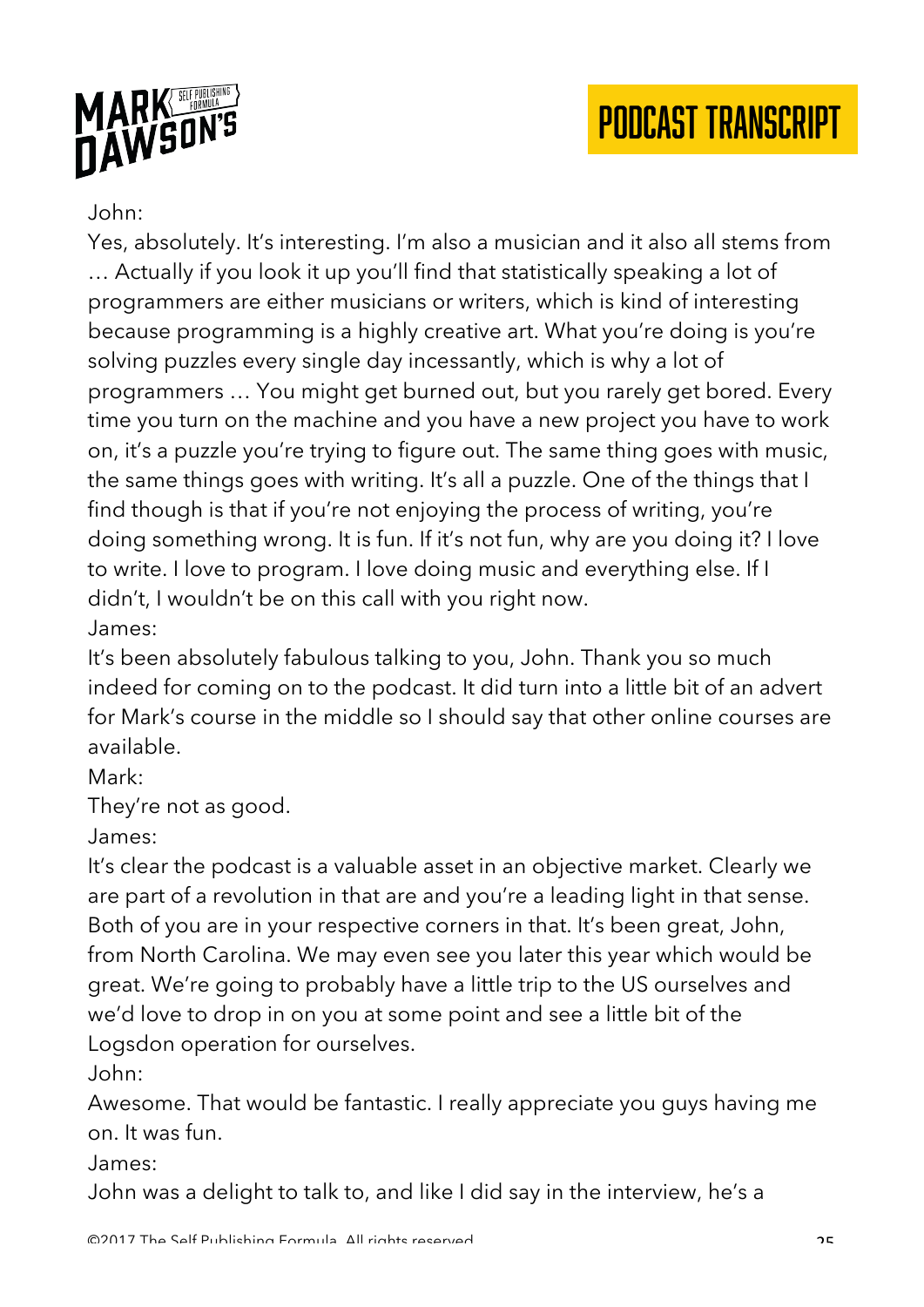

procedural guy so he works out an approach. I know some people approach life in a slightly more creative, artistic, haphazard way and that works for them. Other people need absolutely procedures. He's probably somewhere in between because it's a creative industry that he's in, but I really like the way that he thought through how to construct a book, how to approach a story and make it a writing process that worked for him. He then applied that to Facebook advertising. Wow, he just got it right didn't he?

Mark:

Yeah, he's done extremely well. When it comes to subscriptions and growing a mailing list, he's probably the student that I point to as being one of the most successful and certainly the one to go to. Very friendly and generous with his tips. One thing I didn't mention in the interview, James, was Terry Pratchett was a big influence on him. Terry Pratchett lived about five hours from me. He lived in a village called Broad Chalke which is not too far from where I am in Wiltshire. I saw him a few times in Salisbury. Very nice guy. Always easily spotted with his big beard and the hat he wore all the time. Nice guy. Sadly missed.

James:

Yeah. There's a great photograph of Terry Pratchett at a fan event. He's wearing a t-shirt and if you squint your eyes it says, "JK Rowling wouldn't come. JRR Tolkien is dead. Douglas Adams is dead, Hello, I'm Terry Pratchett." A very modest guy, very humble, and sadly taken from us far too early. I should also say that I said at the beginning of an interview we spoke to John that I hadn't read any of his books. I've corrected that since then. I am now racing through his "Platoon F" series which I'm absolutely loving. It is quite puerile, it's quite silly, but it's an amazing little universe he's created of this slightly incompetent planet and system and military organization. It's laugh out loud if you like that sort of thing. It's laugh out loud. I thoroughly recommend it. I certainly have benefited from the way that he's put together his books with his writing partner.

Okay, that's it. As we mentioned before, there is a Facebook Q&A on Friday night, so if you're picking this up on the day of release, that is tonight, Friday, which it is at ten PM in the UK which is five PM eastern and it sits